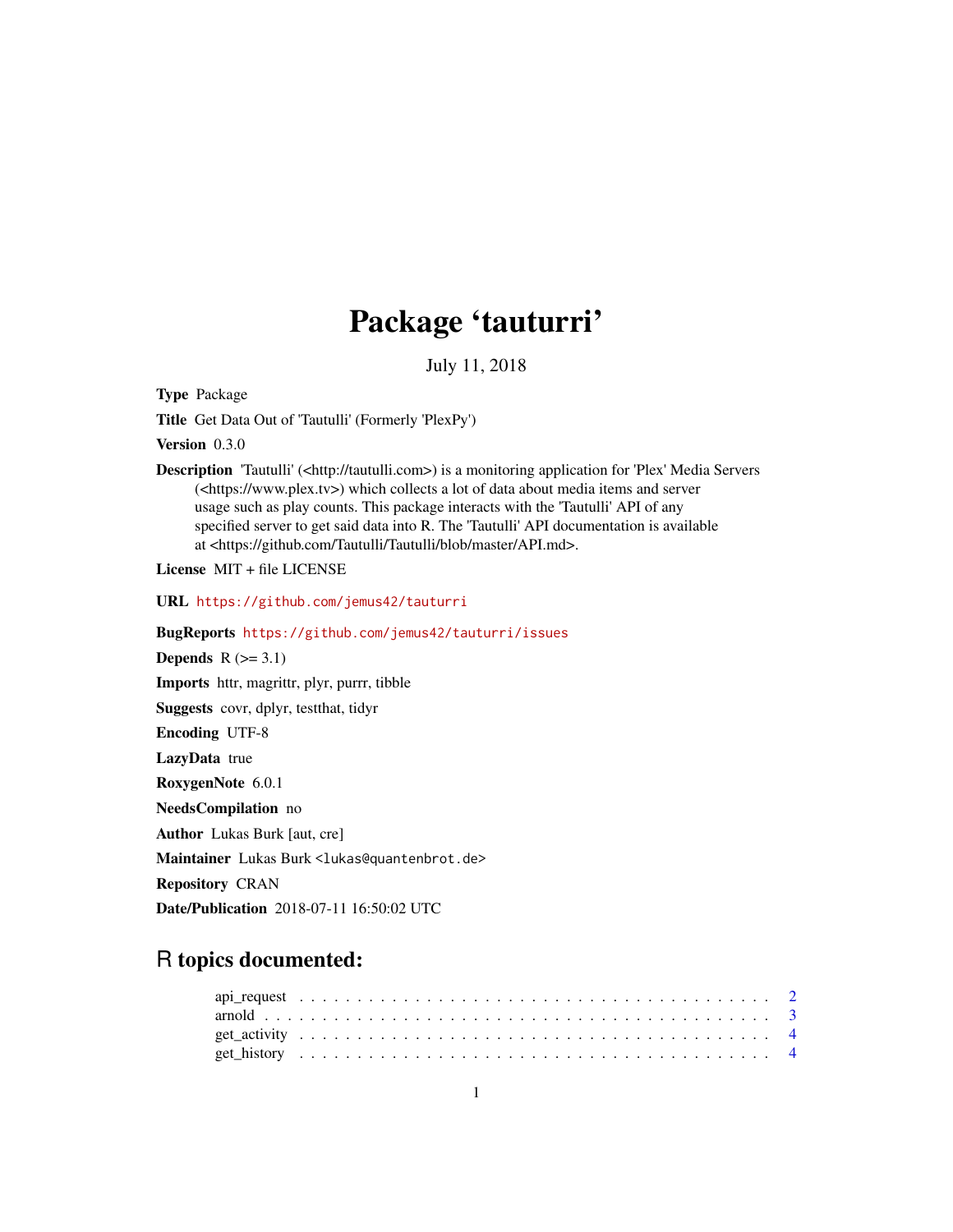<span id="page-1-0"></span>

| 6              |
|----------------|
| $\overline{7}$ |
| $\overline{7}$ |
| 8              |
| 9              |
| 10             |
| 10             |
| 11             |
| 12             |
| 13             |
| 14             |
| 15             |
| 16             |
| 17             |
| 18             |
| 19             |
| 20             |
| 21             |
| 21             |
| 22             |
| 23             |
| 24             |
| 25             |
| 25             |
| 26             |
| 27             |
| 28             |
| 29             |
|                |
| 30             |
| 31             |
| 32             |
| 32             |
| 33             |
| 34             |
| 35             |
| 35             |
| 36             |
|                |

#### **Index** [37](#page-36-0)

api\_request *Make an API GET-request*

# Description

Make an API GET-request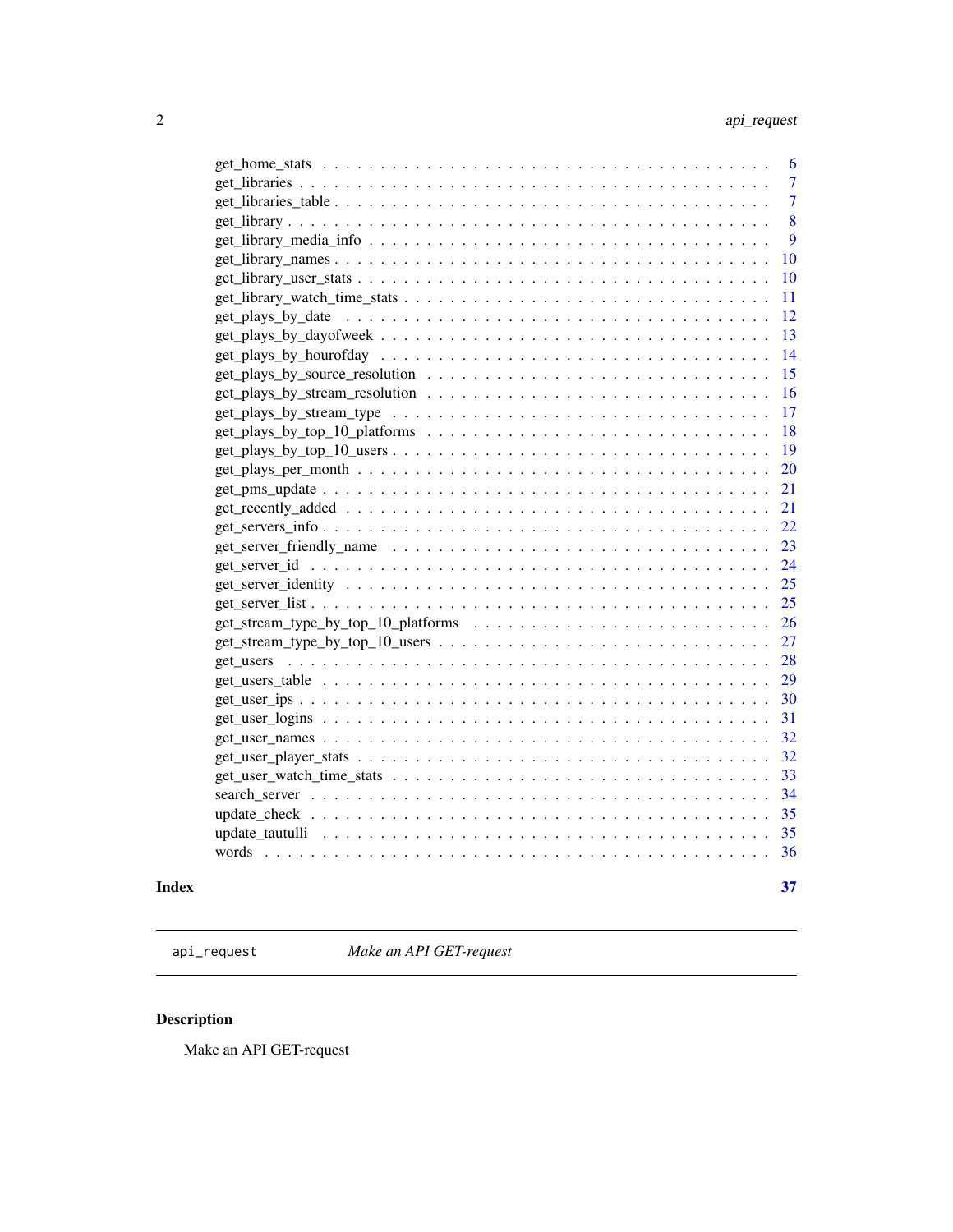#### <span id="page-2-0"></span>arnold 3

# Usage

 $api_request(url = NULL, apikey = NULL, cmd = "get_servers_info", ...)$ 

## Arguments

| apikey<br>API key.<br>cmd<br>get_servers_info method.<br>Optional (named) parameters.<br>$\cdots$ | ur1 | Server URL.                                                                    |
|---------------------------------------------------------------------------------------------------|-----|--------------------------------------------------------------------------------|
|                                                                                                   |     |                                                                                |
|                                                                                                   |     | API command, see the API docs. Defaults to printing server information via the |
|                                                                                                   |     |                                                                                |

# Value

The API result, usually a list.

## Examples

```
## Not run:
api_request("http://example.com/plexpy", "asdf", "get_servers_info")
```
## End(Not run)

arnold *Arnold*

# Description

Arnold

#### Usage

arnold(url = NULL, apikey = NULL)

# Arguments

| ur]    | Server URL. |
|--------|-------------|
| apikey | API key.    |

#### Value

A character of length 1.

# Source

<https://github.com/Tautulli/Tautulli/blob/master/API.md#arnold>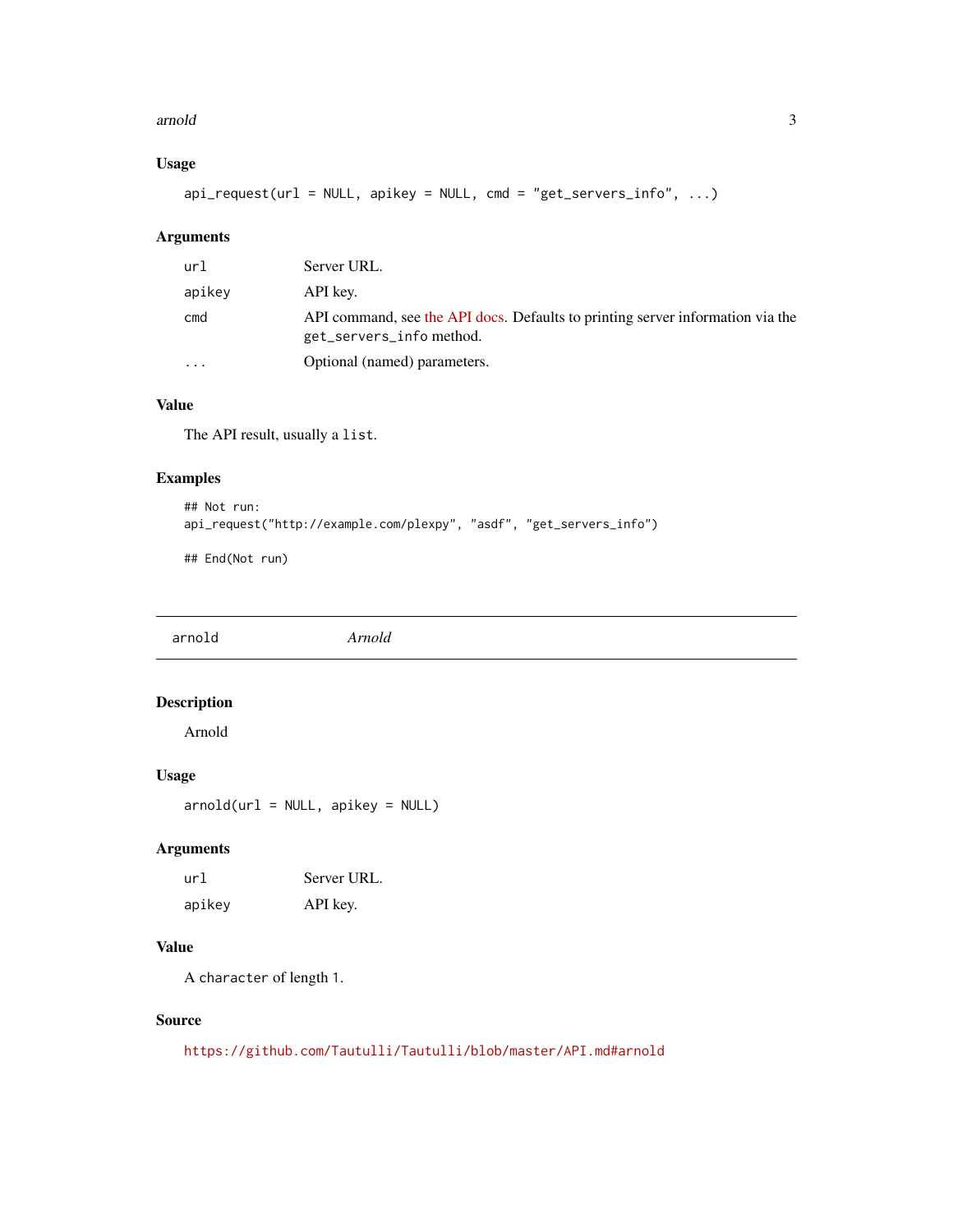#### Examples

## Not run: arnold()

## End(Not run)

get\_activity *Get Current Server Activity*

#### Description

Get Current Server Activity

# Usage

 $get\_activity(url = NULL, apikey = NULL)$ 

#### Arguments

| url    | Server URL. |
|--------|-------------|
| apikey | API key.    |

## Value

A list with bandwidth + stream info and a session tbl.

#### Examples

## Not run: get\_activity()

## End(Not run)

get\_history *Get Playback History*

#### Description

Get Playback History

#### Usage

```
get\_history(url = NULL, apikey = NULL, grouping = 0, user = NULL,user_id = NULL, rating_key = NULL, parent_rating_key = NULL,
 grandparent_rating_key = NULL, start_date = NULL, section_id = NULL,
 media_type = NULL, transcode_decision = NULL, order_column = NULL,
 order_dir = "desc", start = 0, length = 25, search = NULL)
```
<span id="page-3-0"></span>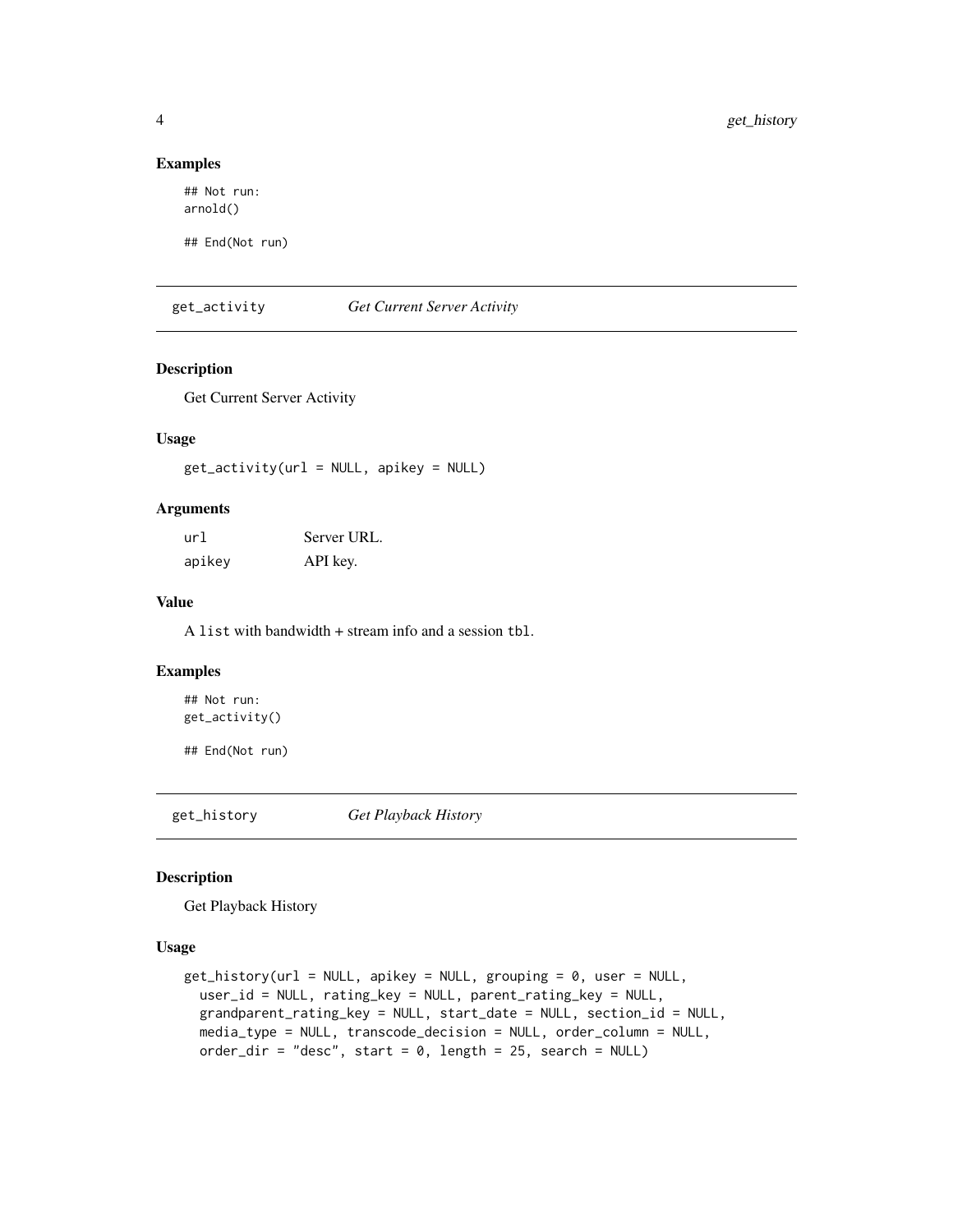# get\_history 5

# Arguments

| url                      | Server URL.                                                                                                                      |  |  |
|--------------------------|----------------------------------------------------------------------------------------------------------------------------------|--|--|
| apikey                   | API key.                                                                                                                         |  |  |
| grouping                 | $0$ (default) or $1$                                                                                                             |  |  |
| user                     | "Jon Snow"                                                                                                                       |  |  |
| user_id                  | 133788                                                                                                                           |  |  |
| rating_key               | 4348                                                                                                                             |  |  |
| parent_rating_key<br>544 |                                                                                                                                  |  |  |
| grandparent_rating_key   | 351                                                                                                                              |  |  |
| start_date               | "YYYY-MM-DD"                                                                                                                     |  |  |
| section_id               | 2                                                                                                                                |  |  |
| media_type               | "movie", "episode", "track"                                                                                                      |  |  |
| transcode_decision       |                                                                                                                                  |  |  |
|                          | "direct play", "copy", "transcode",                                                                                              |  |  |
| order_column             | "date", "friendly_name", "ip_address", "platform", "player", "full_title", "started",<br>"paused_counter", "stopped", "duration" |  |  |
| order_dir                | "desc" (default) or "asc"                                                                                                        |  |  |
| start                    | Row to start from, 0 (default)                                                                                                   |  |  |
| length                   | Number of items to return, 25                                                                                                    |  |  |
| search                   | A string to search for, "Thrones"                                                                                                |  |  |

#### Value

A list with totals and the history as tbl

## Source

[https://github.com/Tautulli/Tautulli/blob/master/API.md#get\\_history](https://github.com/Tautulli/Tautulli/blob/master/API.md#get_history)

# Examples

```
## Not run:
get_history(length = 10)
```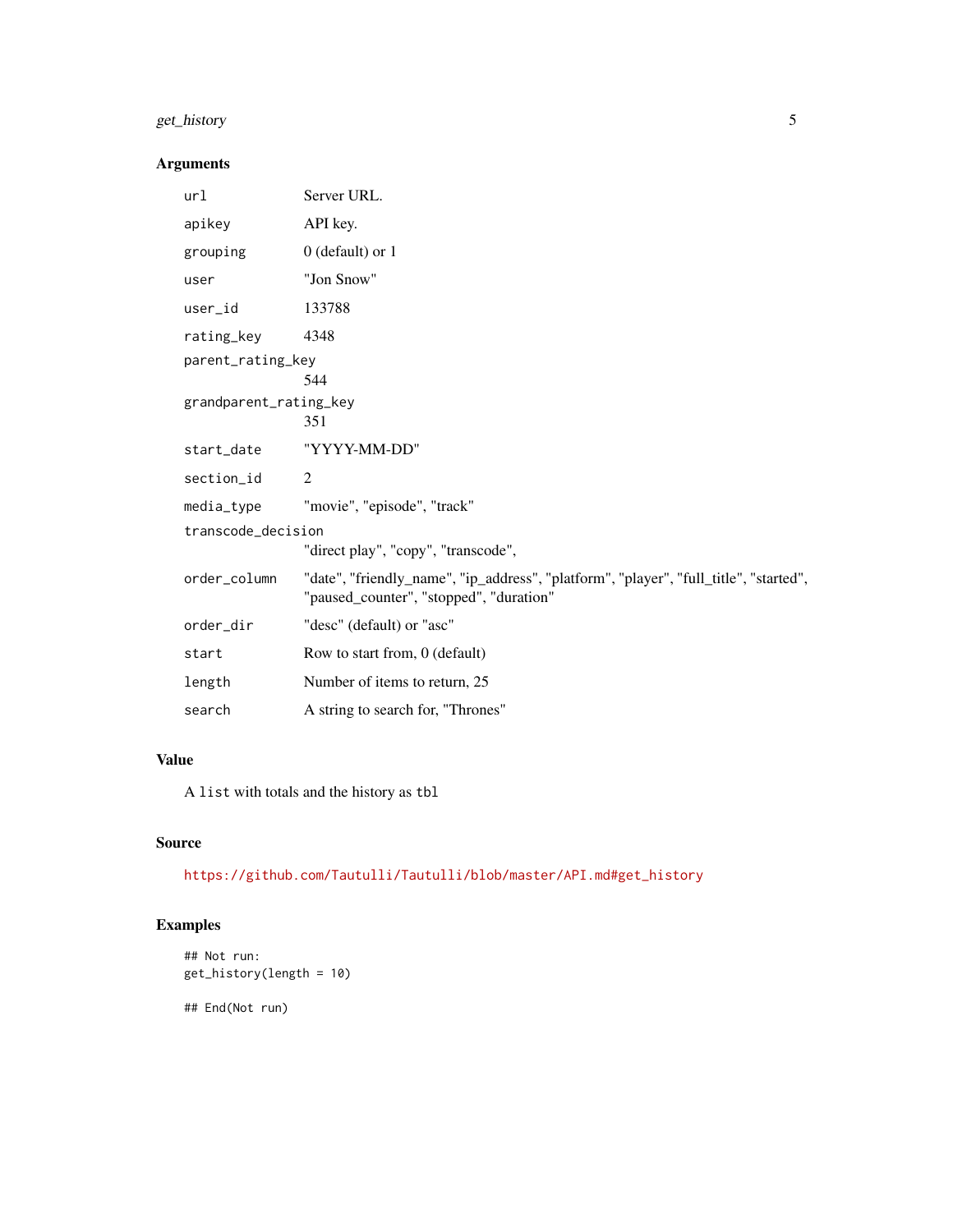<span id="page-5-0"></span>get\_home\_stats *Get Home Stats*

## Description

The data displayed on the *Tautulli* home.

#### Usage

```
get\_home\_stats(url = NULL, apikey = NULL, grouping = 0, time\_range = 30,stats_type = 0, stats_count = 5)
```
## Arguments

| url         | Server URL.                                                    |
|-------------|----------------------------------------------------------------|
| apikey      | API key.                                                       |
| grouping    | $0 \text{ or } 1$                                              |
| time_range  | The time range to calculate statistics, default is 30          |
| stats_type  | <b><math>\theta</math></b> for plays (default), 1 for duration |
| stats_count | The number of top items to list, default is 5                  |

#### Value

A list of length 10, with tbls for each category of stats.

#### Source

[https://github.com/Tautulli/Tautulli/blob/master/API.md#get\\_home\\_stats](https://github.com/Tautulli/Tautulli/blob/master/API.md#get_home_stats)

# Examples

```
## Not run:
get_home_stats()
```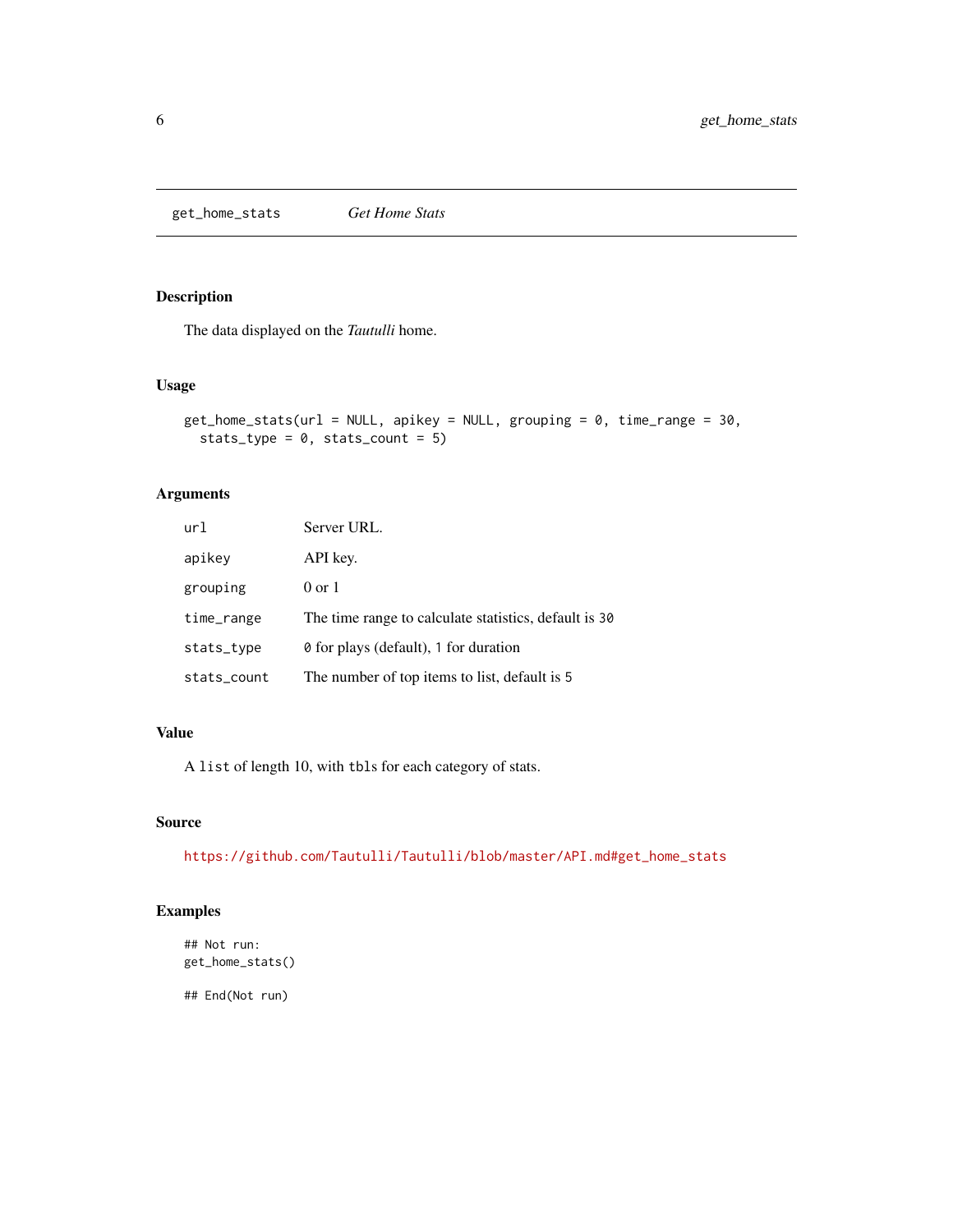<span id="page-6-0"></span>get\_libraries *Get All the Libraries' Data*

## Description

Get All the Libraries' Data

#### Usage

get\_libraries(url = NULL, apikey = NULL)

#### Arguments

| url    | Server URL. |
|--------|-------------|
| apikey | API key.    |

# Value

A tbl with columns section\_id and section\_name

# Examples

## Not run: get\_libraries()

## End(Not run)

get\_libraries\_table *Get All the Libraries-Table*

## Description

Get All the Libraries-Table

## Usage

```
get_libraries_table(url = NULL, apikey = NULL, order_column = NULL,
 order_dir = "desc", start = 0, length = 25, search = NULL)
```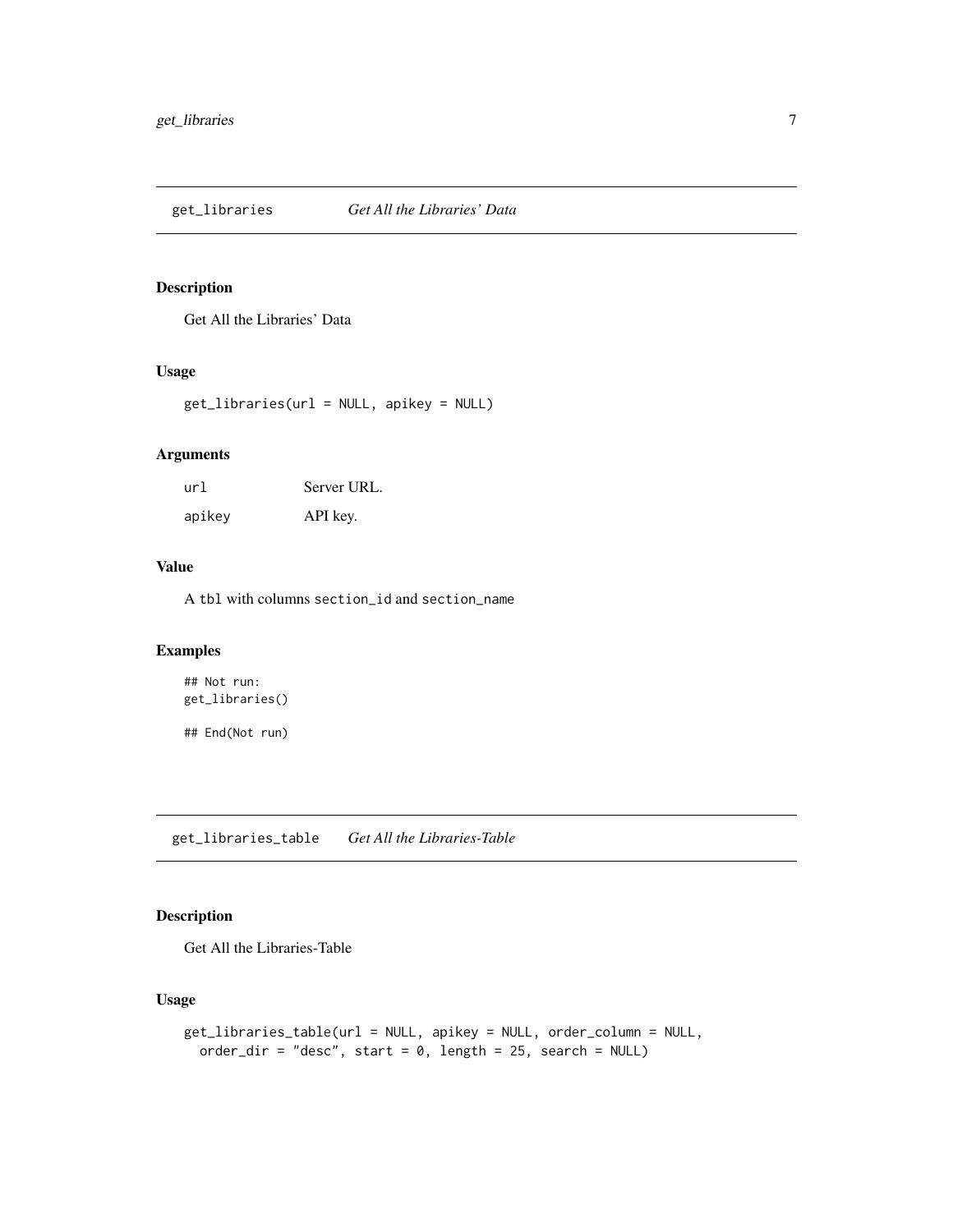# <span id="page-7-0"></span>Arguments

| url          | Server URL.                                                                                                                                                                                  |
|--------------|----------------------------------------------------------------------------------------------------------------------------------------------------------------------------------------------|
| apikey       | API key.                                                                                                                                                                                     |
| order_column | Optional, "added at", "title", "container", "bitrate", "video codec", "video resolution",<br>"video_framerate", "audio_codec", "audio_channels", "file_size", "last_played",<br>"play count" |
| order_dir    | "desc" (default) or "asc"                                                                                                                                                                    |
| start        | Row to start from, default 0                                                                                                                                                                 |
| length       | Number of items to return, default 25                                                                                                                                                        |
| search       | A string to search for                                                                                                                                                                       |

#### Value

A tbl with columns section\_id and section\_name

# Examples

```
## Not run:
get_libraries_table()
```
## End(Not run)

get\_library *Get A Single Library Information*

# Description

Get A Single Library Information

## Usage

```
get_library(url = NULL, apikey = NULL, section_id)
```
## Arguments

| url        | Server URL.                                     |
|------------|-------------------------------------------------|
| apikey     | API key.                                        |
| section_id | The library's section_id, see get_library_names |

# Value

A tbl with columns section\_id and section\_name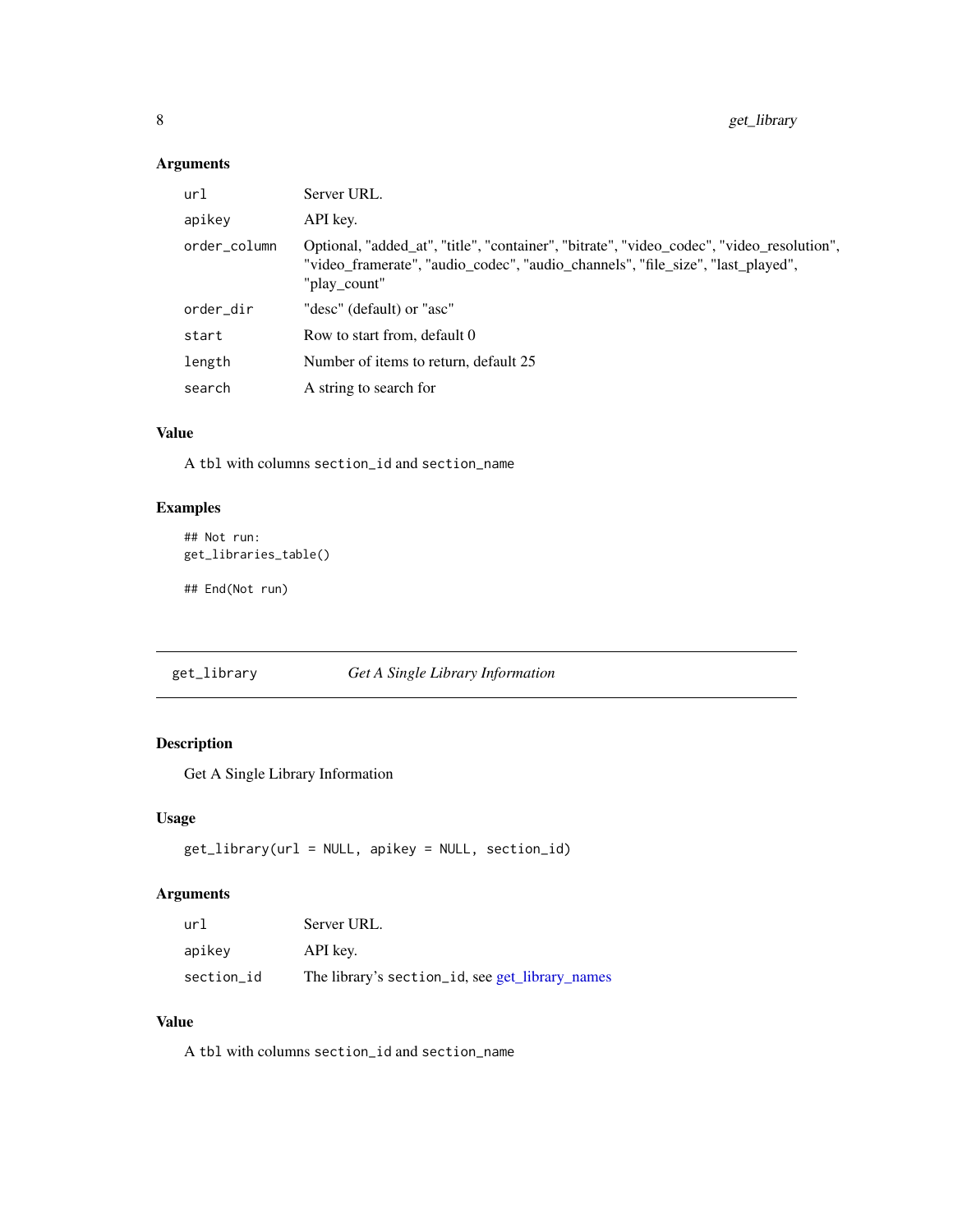<span id="page-8-0"></span>get\_library\_media\_info 9

#### Examples

```
## Not run:
get_library(section_id = 1)
```
## End(Not run)

get\_library\_media\_info

*Get A Library's Media Info*

# Description

Get A Library's Media Info

# Usage

```
get_library_media_info(url = NULL, apikey = NULL, section_id = NULL,
  rating_key = NULL, section_type = "movie", order_column = "added_at",
 order_dir = "desc", start = 0, length = 25, search = NULL)
```
#### Arguments

| url          | Server URL.                                                                                                                                                                                  |
|--------------|----------------------------------------------------------------------------------------------------------------------------------------------------------------------------------------------|
| apikey       | API key.                                                                                                                                                                                     |
| section_id   | The id of the Plex library section, OR                                                                                                                                                       |
| rating_key   | The grandparent or parent rating key                                                                                                                                                         |
| section_type | Optional, "movie" (default), "show", "artist", "photo"                                                                                                                                       |
| order_column | Optional, "added_at", "title", "container", "bitrate", "video_codec", "video_resolution",<br>"video_framerate", "audio_codec", "audio_channels", "file_size", "last_played",<br>"play count" |
| order_dir    | "desc" (default) or "asc"                                                                                                                                                                    |
| start        | Row to start from, default 0                                                                                                                                                                 |
| length       | Number of items to return, default 25                                                                                                                                                        |
| search       | A string to search for                                                                                                                                                                       |

#### Value

A list with a totals list and an items tbl

# Source

[https://github.com/Tautulli/Tautulli/blob/master/API.md#get\\_library\\_media\\_info](https://github.com/Tautulli/Tautulli/blob/master/API.md#get_library_media_info)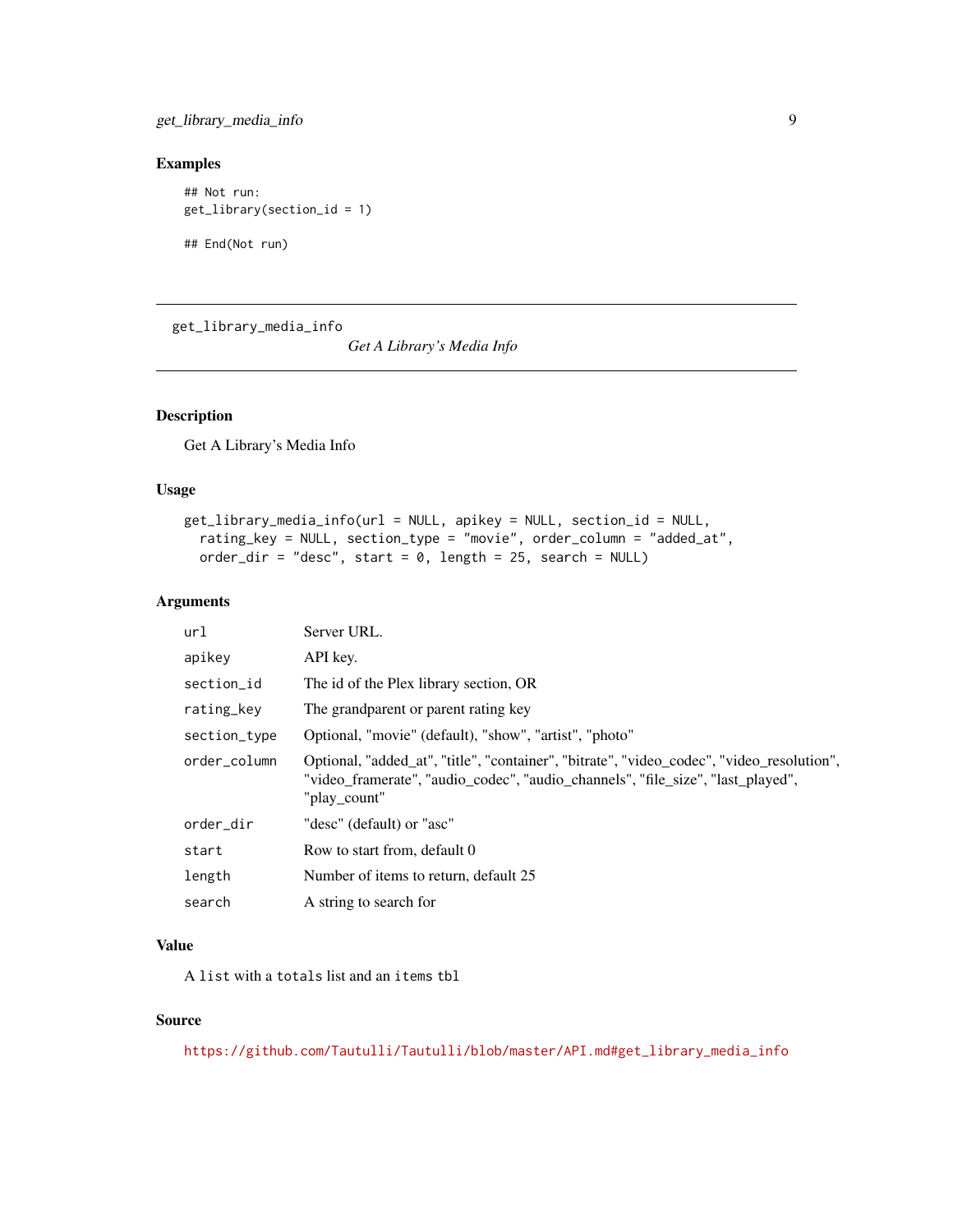#### Examples

```
## Not run:
get_library_media_info(section_id = 2)
## End(Not run)
```
<span id="page-9-1"></span>get\_library\_names *Get Library Sections and Names*

#### Description

Get Library Sections and Names

## Usage

```
get_library_names(url = NULL, apikey = NULL)
```
#### Arguments

| ur1    | Server URL. |
|--------|-------------|
| apikey | API key.    |

#### Value

A tbl with columns section\_id and section\_name

# Examples

```
## Not run:
get_library_names()
```
## End(Not run)

get\_library\_user\_stats

*Get Library User Stats*

## Description

Get Library User Stats

#### Usage

```
get_library_user_stats(url = NULL, apikey = NULL, section_id)
```
<span id="page-9-0"></span>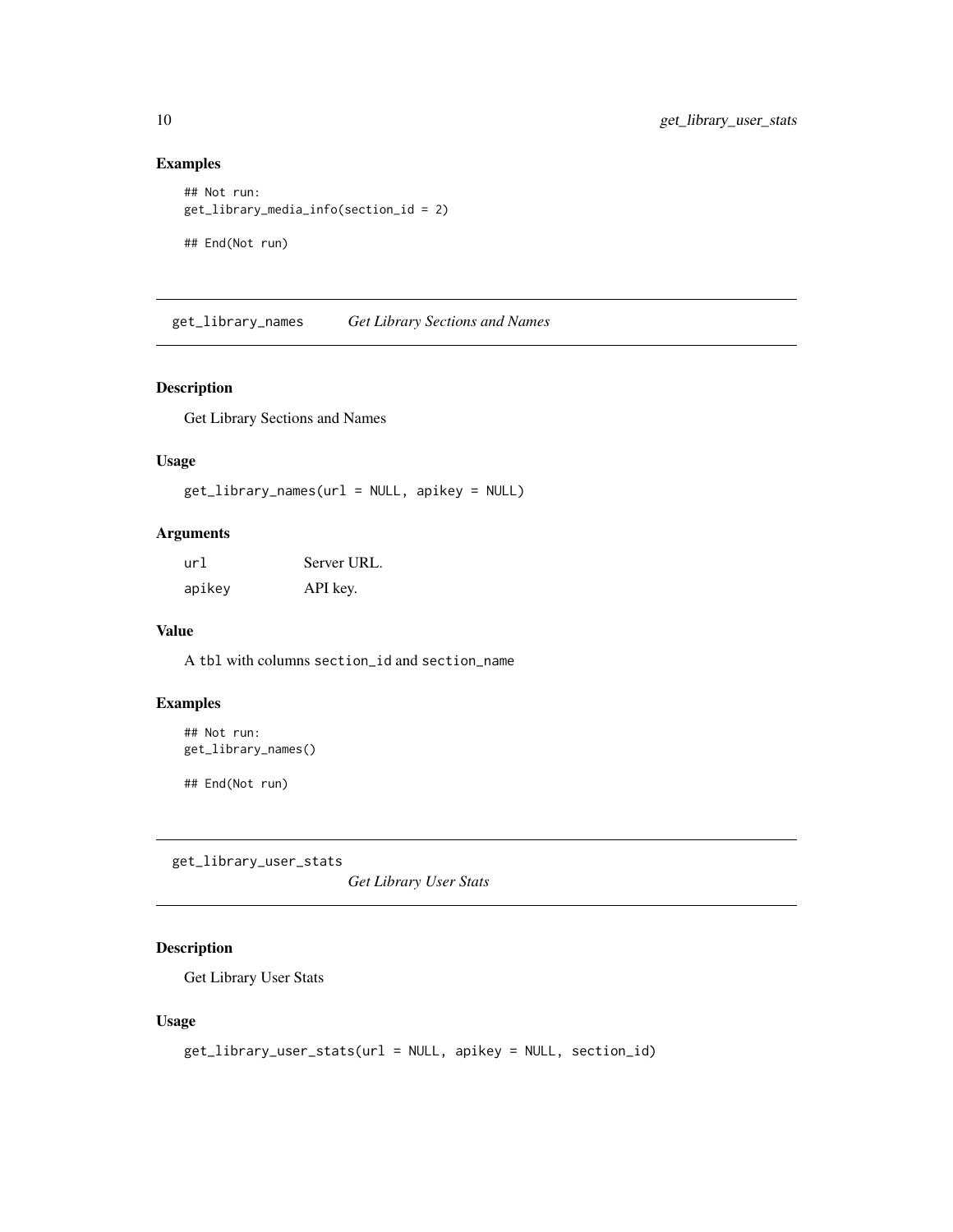#### <span id="page-10-0"></span>Arguments

| url        | Server URL.                       |
|------------|-----------------------------------|
| apikey     | API key.                          |
| section_id | The library's section_id, e.g. 1. |

## Value

A tbl with 4 columns and one row per user.

#### Source

[https://github.com/Tautulli/Tautulli/blob/master/API.md#get\\_library\\_user\\_stats](https://github.com/Tautulli/Tautulli/blob/master/API.md#get_library_user_stats)

## Examples

```
## Not run:
get_library_user_stats(section_id = 1)
```
## End(Not run)

get\_library\_watch\_time\_stats

*Get Library Watch Time Stats*

#### Description

Get Library Watch Time Stats

# Usage

```
get_library_watch_time_stats(url = NULL, apikey = NULL, section_id = NULL)
```
# Arguments

| url        | Server URL.                            |  |
|------------|----------------------------------------|--|
| apikey     | API key.                               |  |
| section id | The id of the Plex library section, OR |  |

# Value

A tbl of length 3

#### Source

```
https://github.com/Tautulli/Tautulli/blob/master/API.md#get_library_watch_time_stats
https://github.com/Tautulli/Tautulli/blob/master/API.md#get_library_names
```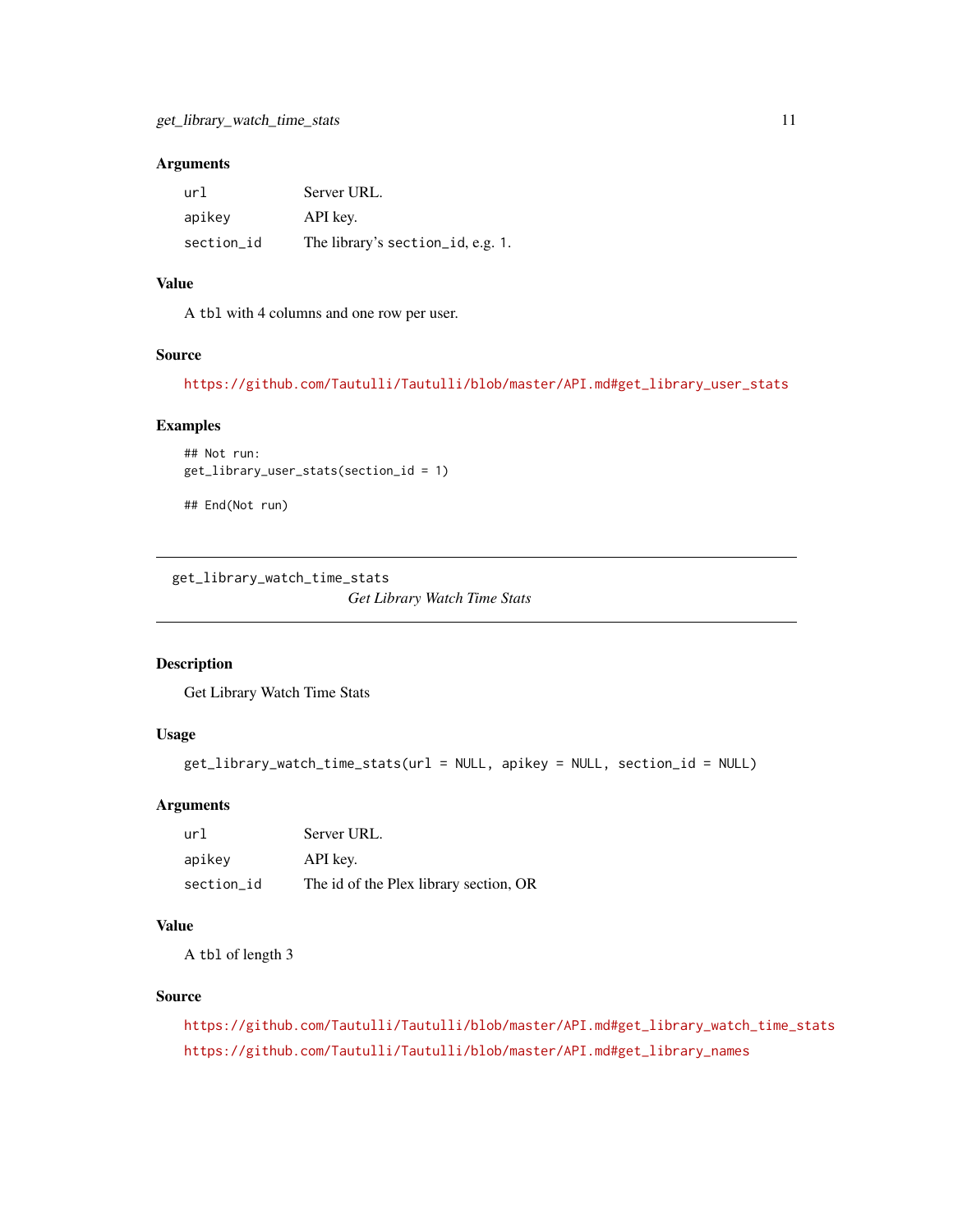## Examples

```
## Not run:
get_library_watch_time_stats(section_id = 2)
## End(Not run)
```
<span id="page-11-1"></span>get\_plays\_by\_date *Get Plays by Date*

## Description

Get Plays by Date

#### Usage

```
get_plays_by_date(url = NULL, apikey = NULL, time_range = 30,
 y_axis = "plays", user_id = NULL)
```
#### Arguments

| url        | Server URL.                                          |
|------------|------------------------------------------------------|
| apikey     | API key.                                             |
| time_range | The number of days of data to return, default is 30. |
| y_axis     | "plays" (default) or "duration"                      |
| user_id    | The user id to filter the data                       |

#### Value

A tbl with columns date, Movies, TV, Music

#### Source

[https://github.com/Tautulli/Tautulli/blob/master/API.md#get\\_plays\\_by\\_date](https://github.com/Tautulli/Tautulli/blob/master/API.md#get_plays_by_date)

## See Also

Other Playback History: [get\\_plays\\_by\\_dayofweek](#page-12-1), [get\\_plays\\_by\\_hourofday](#page-13-1), [get\\_plays\\_by\\_source\\_resolution](#page-14-1), [get\\_plays\\_by\\_stream\\_resolution](#page-15-1), [get\\_plays\\_by\\_stream\\_type](#page-16-1), [get\\_plays\\_per\\_month](#page-19-1)

## Examples

```
## Not run:
get_plays_by_date(y_axis = "duration")
```
<span id="page-11-0"></span>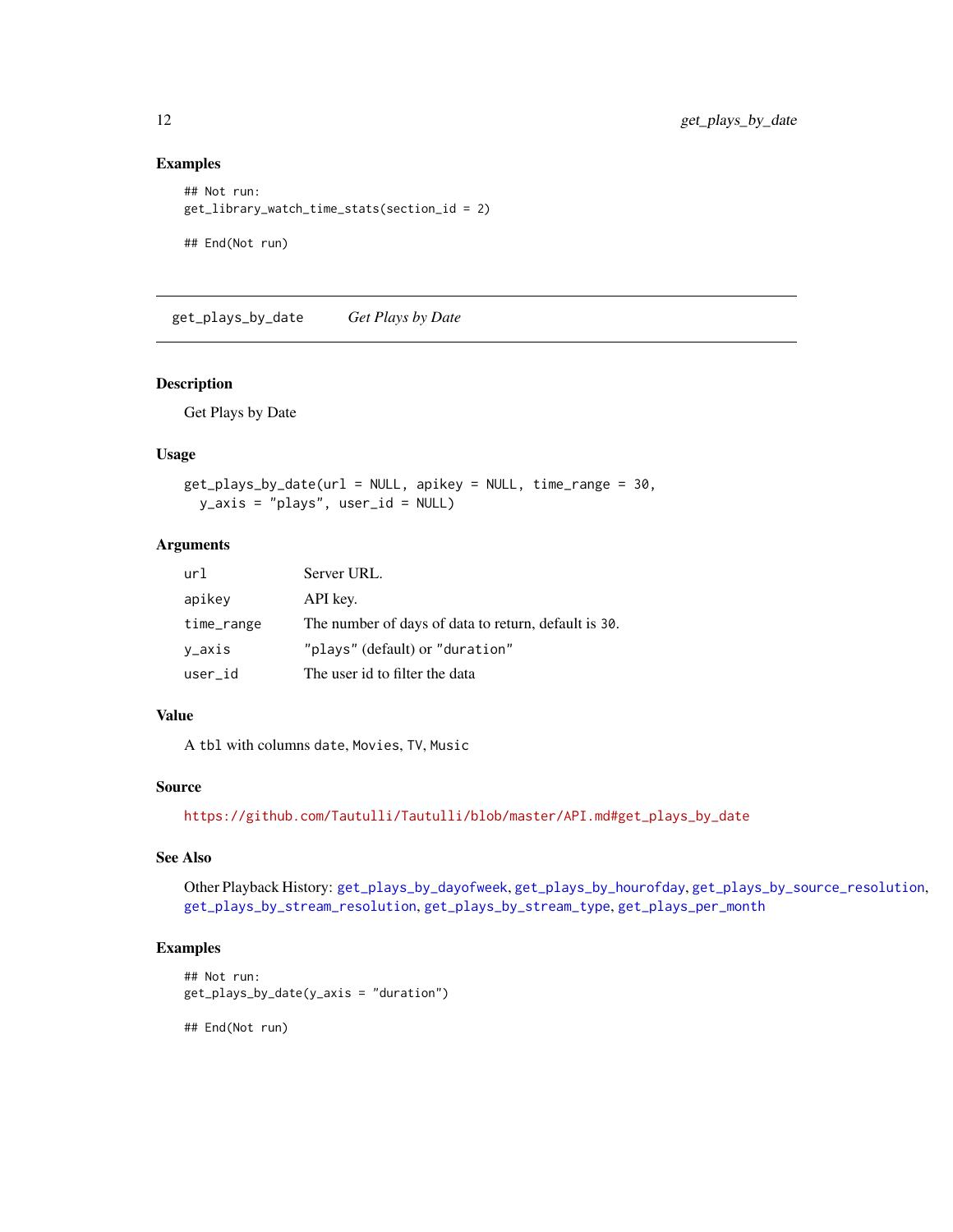<span id="page-12-1"></span><span id="page-12-0"></span>get\_plays\_by\_dayofweek

*Get Plays by Day of Week*

#### Description

Get Plays by Day of Week

## Usage

```
get_plays_by_dayofweek(url = NULL, apikey = NULL, time_range = 30,
 y_axis = "plays", user_id = NULL)
```
## Arguments

| url        | Server URL.                                          |
|------------|------------------------------------------------------|
| apikey     | API key.                                             |
| time_range | The number of days of data to return, default is 30. |
| y_axis     | "plays" (default) or "duration"                      |
| user_id    | The user id to filter the data                       |

# Value

A tbl with columns hour, Movies, TV, Music

#### Source

[https://github.com/Tautulli/Tautulli/blob/master/API.md#get\\_plays\\_by\\_dayofweek](https://github.com/Tautulli/Tautulli/blob/master/API.md#get_plays_by_dayofweek)

# See Also

Other Playback History: [get\\_plays\\_by\\_date](#page-11-1), [get\\_plays\\_by\\_hourofday](#page-13-1), [get\\_plays\\_by\\_source\\_resolution](#page-14-1), [get\\_plays\\_by\\_stream\\_resolution](#page-15-1), [get\\_plays\\_by\\_stream\\_type](#page-16-1), [get\\_plays\\_per\\_month](#page-19-1)

#### Examples

```
## Not run:
get_plays_by_dayofweek()
```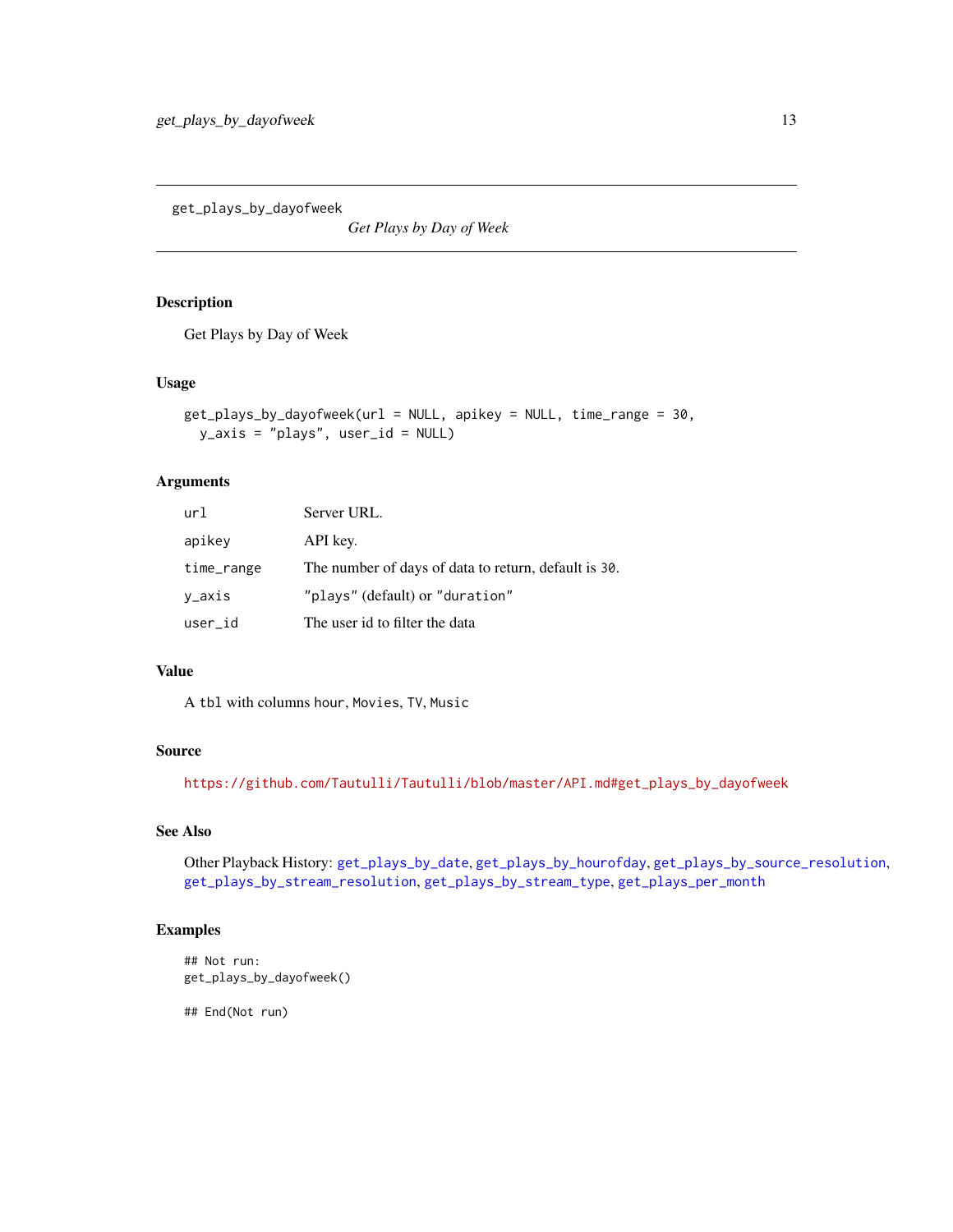<span id="page-13-1"></span><span id="page-13-0"></span>get\_plays\_by\_hourofday

*Get Plays by Hour of Day*

#### Description

Get Plays by Hour of Day

## Usage

```
get_plays_by_hourofday(url = NULL, apikey = NULL, time_range = 30,
 y_axis = "plays", user_id = NULL)
```
#### Arguments

| url        | Server URL.                                          |
|------------|------------------------------------------------------|
| apikey     | API key.                                             |
| time_range | The number of days of data to return, default is 30. |
| y_axis     | "plays" (default) or "duration"                      |
| user_id    | The user id to filter the data                       |

# Value

A tbl with columns hour, Movies, TV, Music

#### Source

[https://github.com/Tautulli/Tautulli/blob/master/API.md#get\\_plays\\_by\\_hourofday](https://github.com/Tautulli/Tautulli/blob/master/API.md#get_plays_by_hourofday)

# See Also

Other Playback History: [get\\_plays\\_by\\_date](#page-11-1), [get\\_plays\\_by\\_dayofweek](#page-12-1), [get\\_plays\\_by\\_source\\_resolution](#page-14-1), [get\\_plays\\_by\\_stream\\_resolution](#page-15-1), [get\\_plays\\_by\\_stream\\_type](#page-16-1), [get\\_plays\\_per\\_month](#page-19-1)

#### Examples

```
## Not run:
get_plays_by_hourofday()
```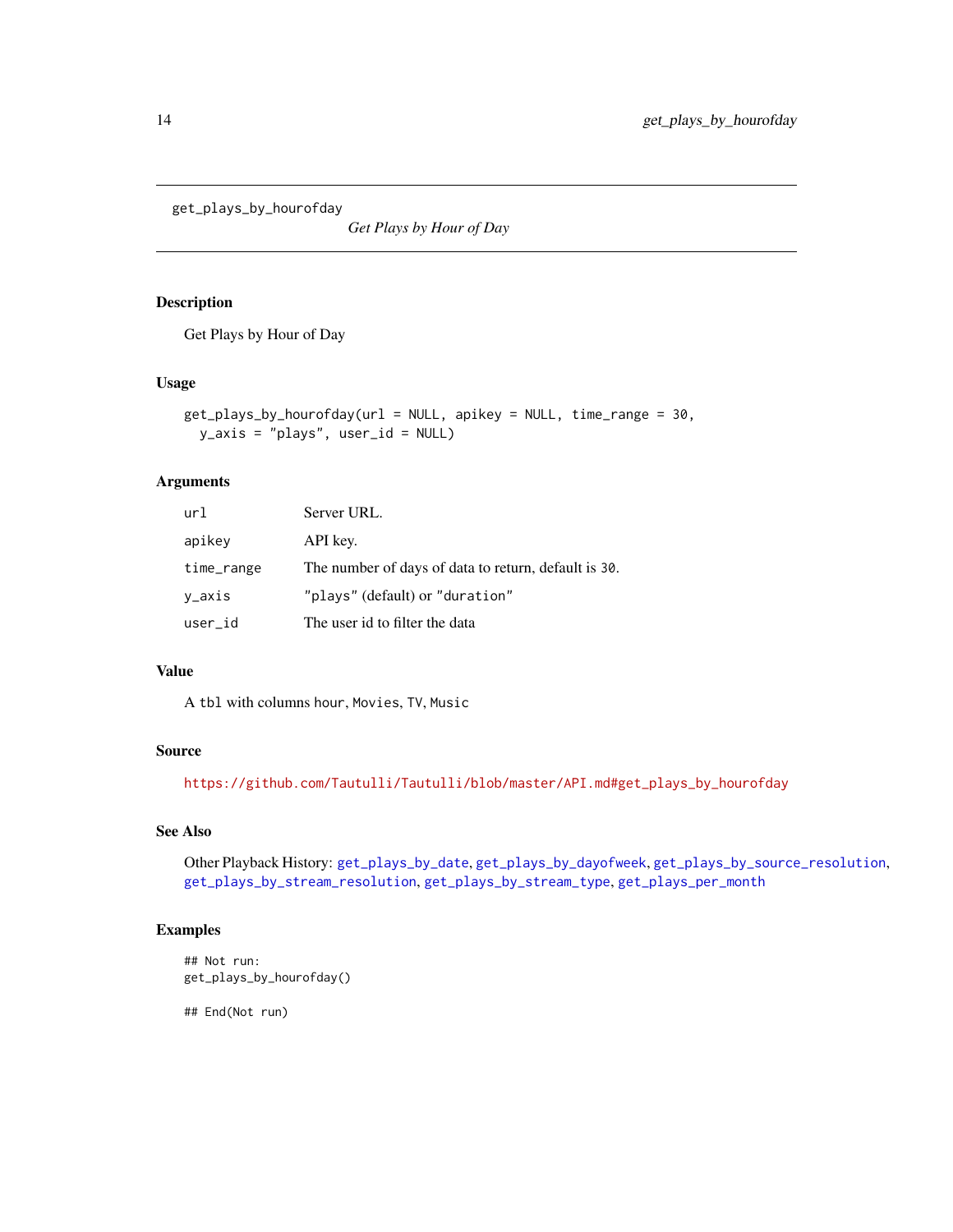<span id="page-14-1"></span><span id="page-14-0"></span>get\_plays\_by\_source\_resolution *Get Plays by Source Resolution*

#### Description

Get Plays by Source Resolution

#### Usage

```
get_plays_by_source_resolution(url = NULL, apikey = NULL, time_range = 30,
 y_axis = "plays", user_id = NULL)
```
#### Arguments

| url        | Server URL.                                          |
|------------|------------------------------------------------------|
| apikey     | API key.                                             |
| time_range | The number of days of data to return, default is 30. |
| y_axis     | "plays" (default) or "duration"                      |
| user_id    | The user id to filter the data                       |

# Value

A tbl with columns hour, Movies, TV, Music

#### Source

[https://github.com/Tautulli/Tautulli/blob/master/API.md#get\\_plays\\_by\\_source\\_resolution](https://github.com/Tautulli/Tautulli/blob/master/API.md#get_plays_by_source_resolution)

# See Also

Other Playback History: [get\\_plays\\_by\\_date](#page-11-1), [get\\_plays\\_by\\_dayofweek](#page-12-1), [get\\_plays\\_by\\_hourofday](#page-13-1), [get\\_plays\\_by\\_stream\\_resolution](#page-15-1), [get\\_plays\\_by\\_stream\\_type](#page-16-1), [get\\_plays\\_per\\_month](#page-19-1)

## Examples

## Not run: get\_plays\_by\_source\_resolution()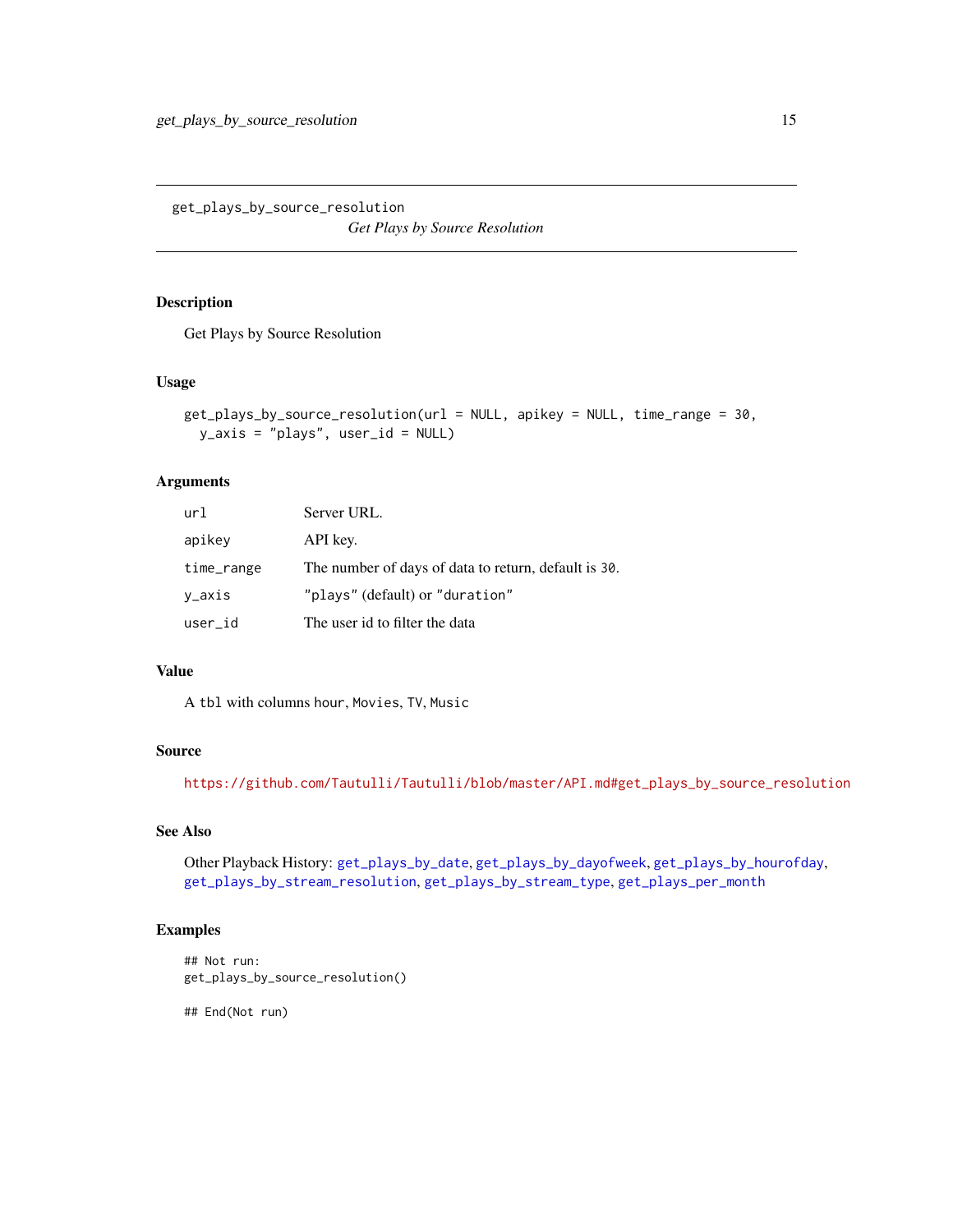<span id="page-15-1"></span><span id="page-15-0"></span>get\_plays\_by\_stream\_resolution

*Get Plays by Stream Resolution*

#### Description

Get Plays by Stream Resolution

#### Usage

```
get_plays_by_stream_resolution(url = NULL, apikey = NULL, time_range = 30,
 y_axis = "plays", user_id = NULL)
```
#### Arguments

| url        | Server URL.                                          |
|------------|------------------------------------------------------|
| apikey     | API key.                                             |
| time_range | The number of days of data to return, default is 30. |
| y_axis     | "plays" (default) or "duration"                      |
| user_id    | The user id to filter the data                       |

# Value

A tbl with columns hour, Movies, TV, Music

#### Source

[https://github.com/Tautulli/Tautulli/blob/master/API.md#get\\_plays\\_by\\_source\\_resolution](https://github.com/Tautulli/Tautulli/blob/master/API.md#get_plays_by_source_resolution)

# See Also

Other Playback History: [get\\_plays\\_by\\_date](#page-11-1), [get\\_plays\\_by\\_dayofweek](#page-12-1), [get\\_plays\\_by\\_hourofday](#page-13-1), [get\\_plays\\_by\\_source\\_resolution](#page-14-1), [get\\_plays\\_by\\_stream\\_type](#page-16-1), [get\\_plays\\_per\\_month](#page-19-1)

## Examples

## Not run: get\_plays\_by\_stream\_resolution()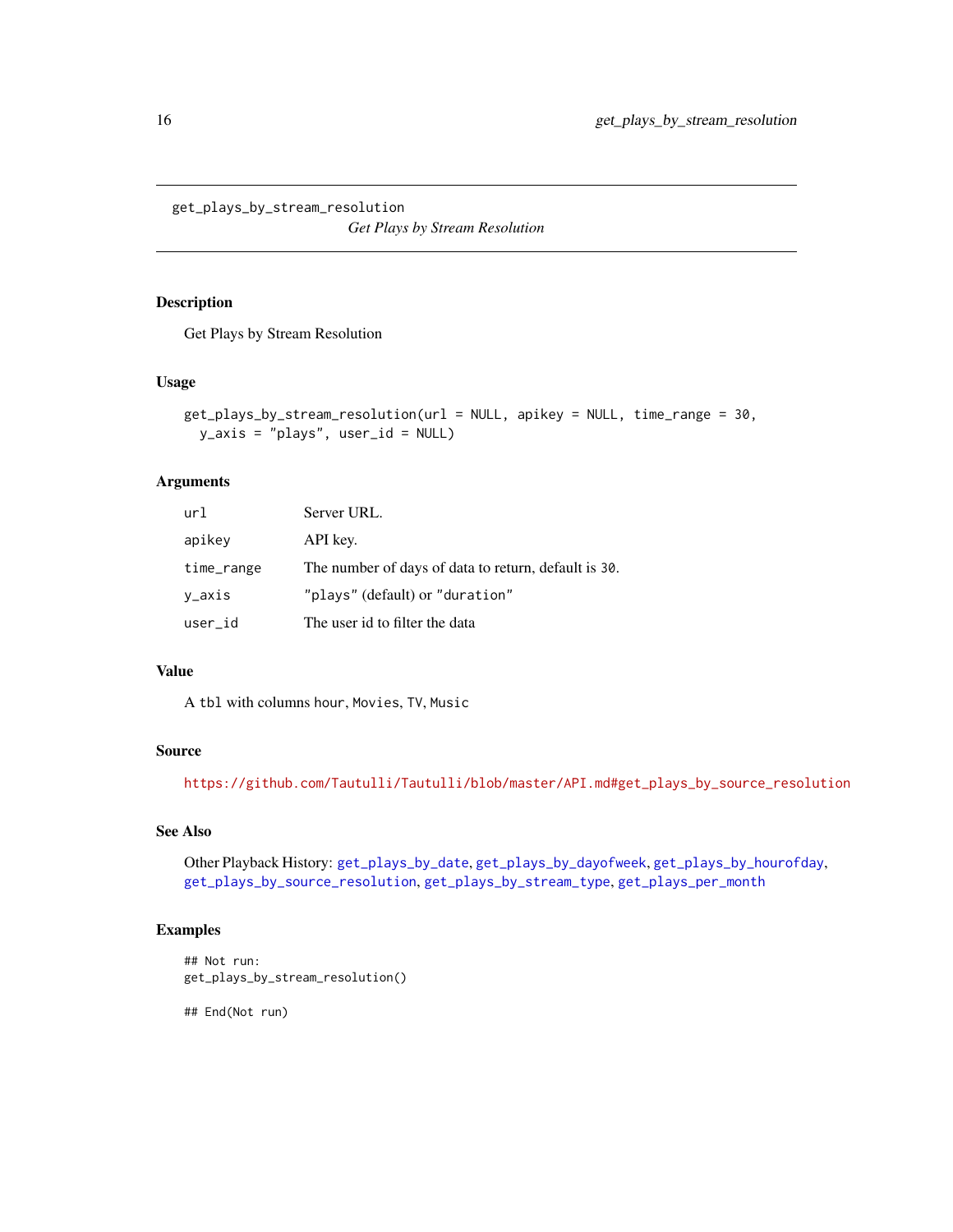<span id="page-16-1"></span><span id="page-16-0"></span>get\_plays\_by\_stream\_type

*Get Plays by Stream Type*

#### Description

Get Plays by Stream Type

#### Usage

```
get_plays_by_stream_type(url = NULL, apikey = NULL, time_range = 30,
 y_axis = "plays", user_id = NULL)
```
#### Arguments

| url        | Server URL.                                          |
|------------|------------------------------------------------------|
| apikey     | API key.                                             |
| time_range | The number of days of data to return, default is 30. |
| y_axis     | "plays" (default) or "duration"                      |
| user_id    | The user id to filter the data                       |

# Value

A tbl with columns date, Movies, TV, Music

#### Source

[https://github.com/Tautulli/Tautulli/blob/master/API.md#get\\_plays\\_by\\_stream\\_type](https://github.com/Tautulli/Tautulli/blob/master/API.md#get_plays_by_stream_type)

# See Also

Other Playback History: [get\\_plays\\_by\\_date](#page-11-1), [get\\_plays\\_by\\_dayofweek](#page-12-1), [get\\_plays\\_by\\_hourofday](#page-13-1), [get\\_plays\\_by\\_source\\_resolution](#page-14-1), [get\\_plays\\_by\\_stream\\_resolution](#page-15-1), [get\\_plays\\_per\\_month](#page-19-1)

#### Examples

```
## Not run:
get_plays_by_stream_type()
```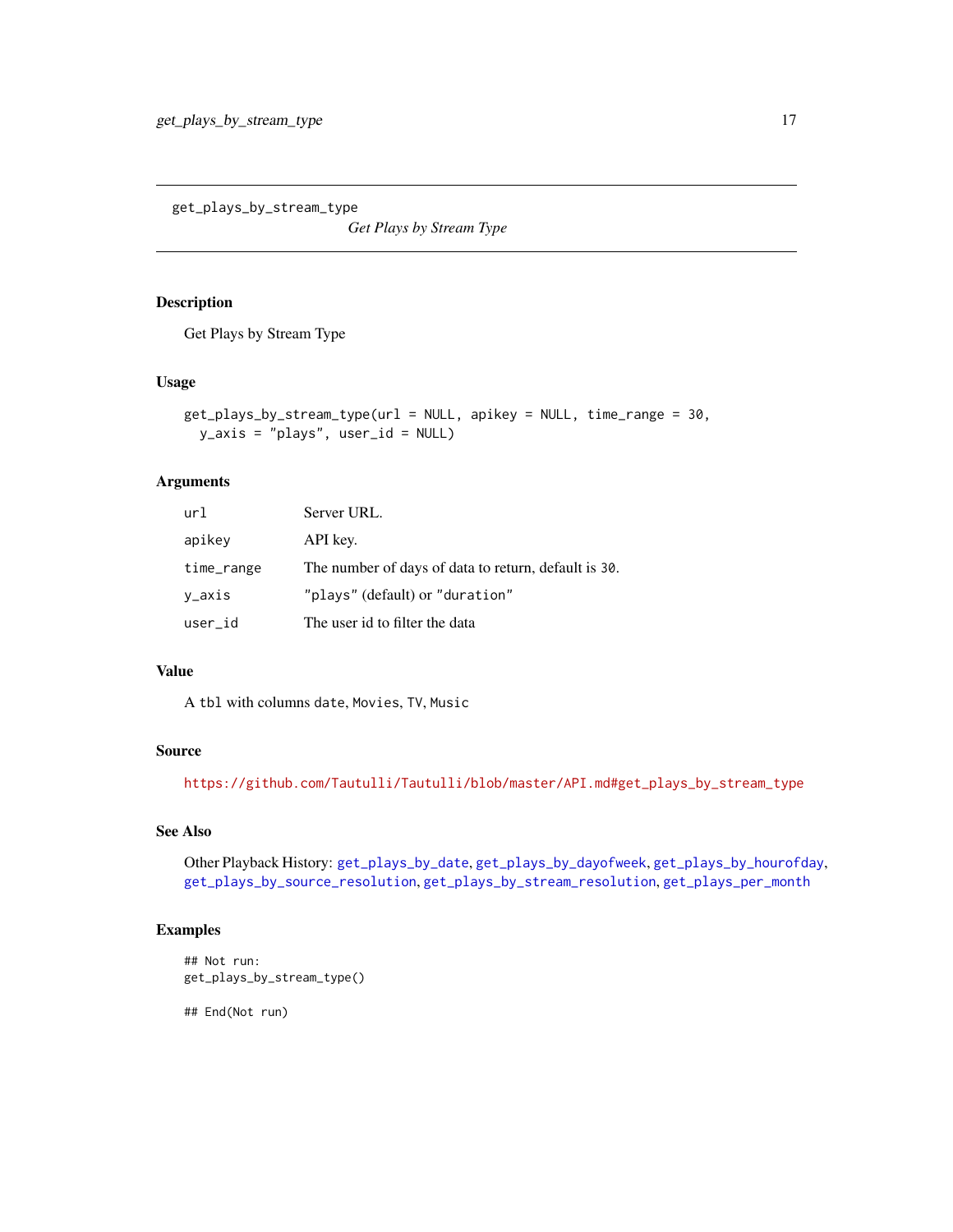<span id="page-17-0"></span>get\_plays\_by\_top\_10\_platforms *Get Plays by Top 10 Platforms*

# Description

Get Plays by Top 10 Platforms

#### Usage

```
get_plays_by_top_10_platforms(url = NULL, apikey = NULL, time_range = 30,
 y_axis = "plays", user_id = NULL)
```
## Arguments

| url        | Server URL.                                          |
|------------|------------------------------------------------------|
| apikey     | API key.                                             |
| time_range | The number of days of data to return, default is 30. |
| y_axis     | "plays" (default) or "duration"                      |
| user_id    | The user id to filter the data                       |

# Value

A tbl with columns hour, Movies, TV, Music

## Source

[https://github.com/Tautulli/Tautulli/blob/master/API.md#get\\_plays\\_by\\_top\\_10\\_platforms](https://github.com/Tautulli/Tautulli/blob/master/API.md#get_plays_by_top_10_platforms)

# Examples

## Not run: get\_plays\_by\_top\_10\_platforms()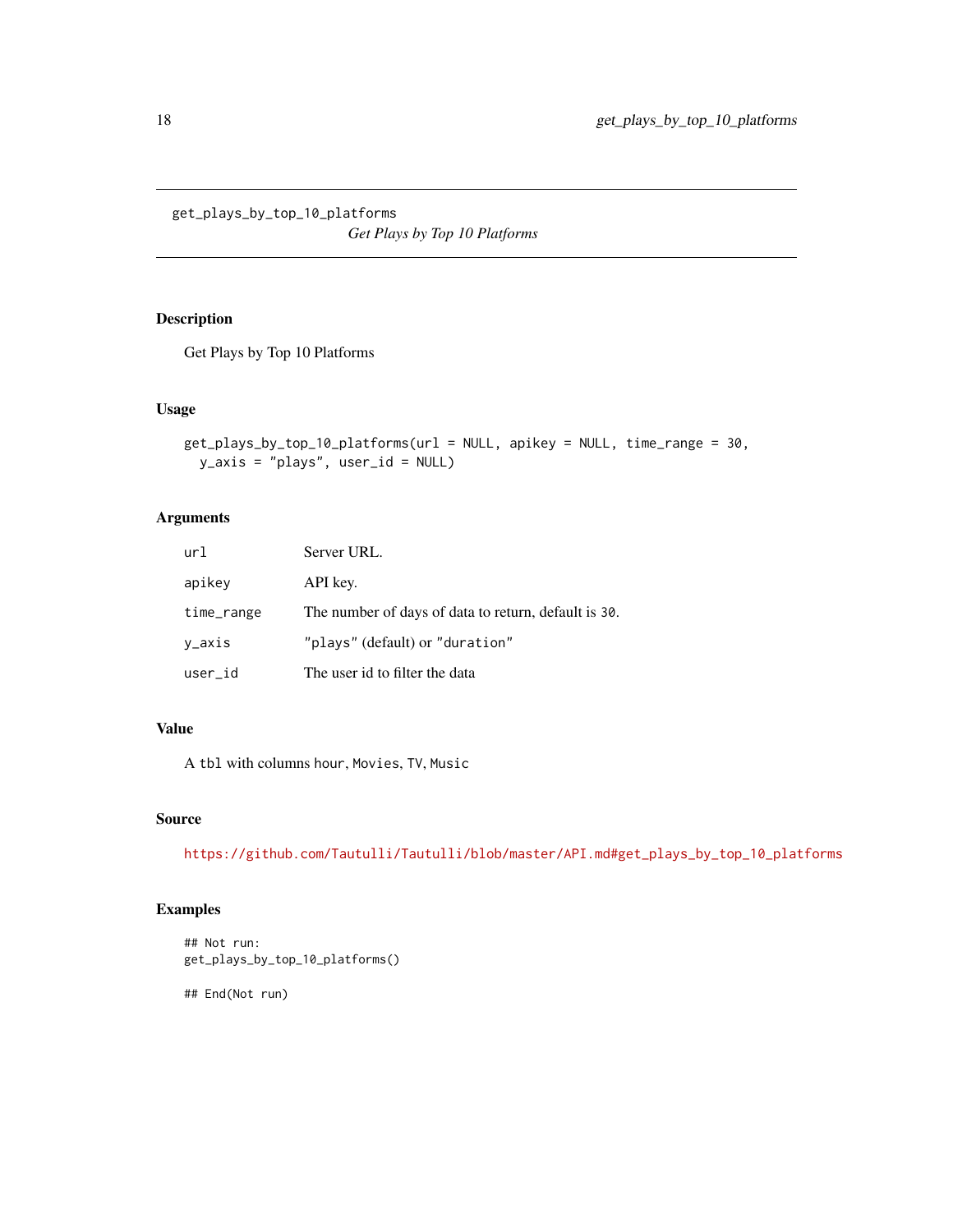<span id="page-18-0"></span>get\_plays\_by\_top\_10\_users *Get Plays by Top 10 Users*

# Description

Get Plays by Top 10 Users

#### Usage

```
get_plays_by_top_10_users(url = NULL, apikey = NULL, time_range = 30,
 y_axis = "plays", user_id = NULL)
```
# Arguments

| url        | Server URL.                                          |
|------------|------------------------------------------------------|
| apikey     | API key.                                             |
| time_range | The number of days of data to return, default is 30. |
| v_axis     | "plays" (default) or "duration"                      |
| user id    | The user id to filter the data                       |

# Value

A tbl with columns user, Movies, TV, Music

## Source

[https://github.com/Tautulli/Tautulli/blob/master/API.md#get\\_plays\\_by\\_top\\_10\\_users](https://github.com/Tautulli/Tautulli/blob/master/API.md#get_plays_by_top_10_users)

# Examples

```
## Not run:
get_plays_by_top_10_users()
```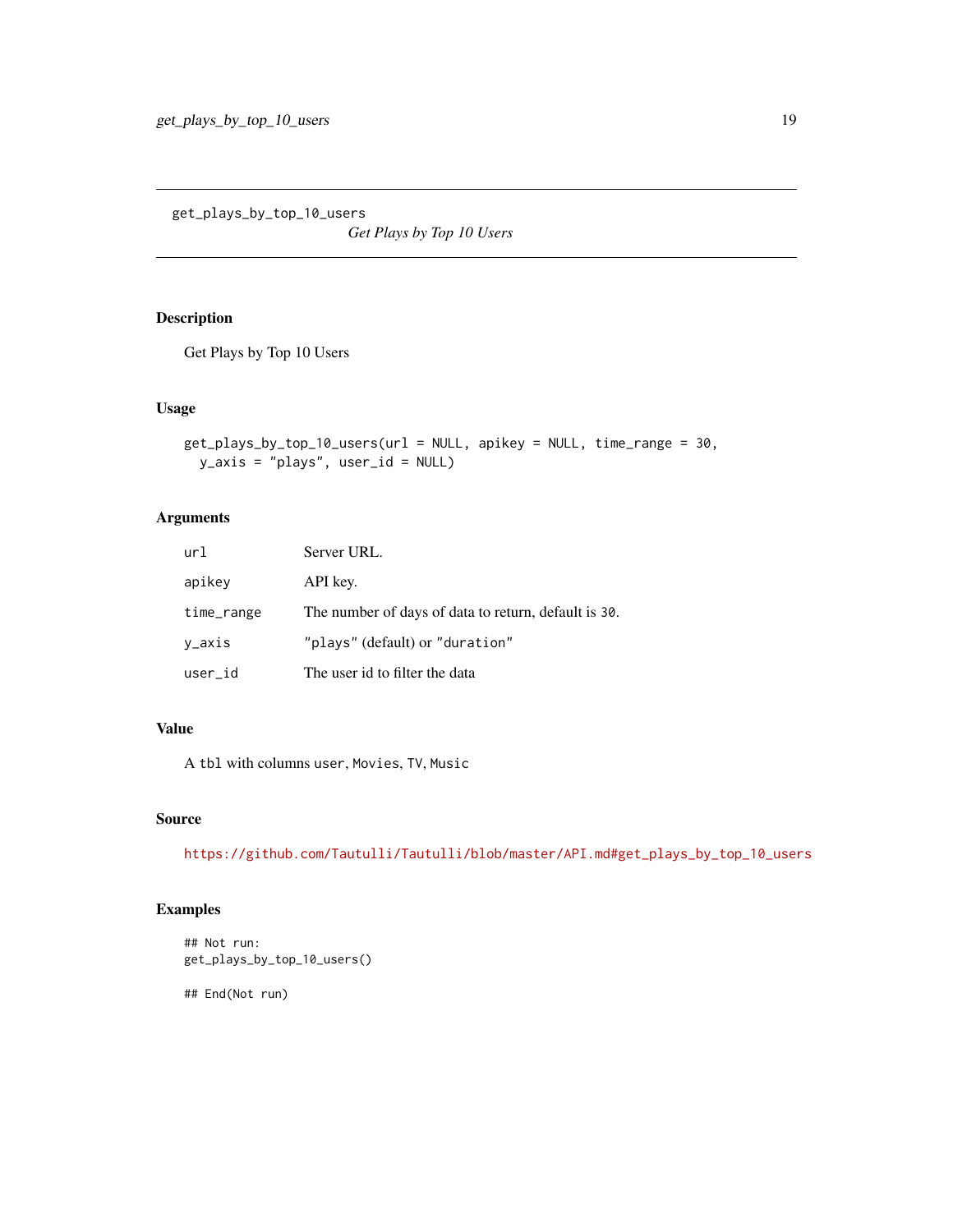<span id="page-19-1"></span><span id="page-19-0"></span>get\_plays\_per\_month *Get Plays by Month*

#### Description

Get Plays by Month

## Usage

```
get_plays_per_month(url = NULL, apikey = NULL, time_range = 30,
 y_axis = "plays", user_id = NULL)
```
#### Arguments

| url        | Server URL.                                          |
|------------|------------------------------------------------------|
| apikey     | API key.                                             |
| time_range | The number of days of data to return, default is 30. |
| y_axis     | "plays" (default) or "duration"                      |
| user_id    | The user id to filter the data                       |

#### Value

A tbl with columns month, Movies, TV, Music

#### Source

[https://github.com/Tautulli/Tautulli/blob/master/API.md#get\\_plays\\_by\\_month](https://github.com/Tautulli/Tautulli/blob/master/API.md#get_plays_by_month)

#### See Also

Other Playback History: [get\\_plays\\_by\\_date](#page-11-1), [get\\_plays\\_by\\_dayofweek](#page-12-1), [get\\_plays\\_by\\_hourofday](#page-13-1), [get\\_plays\\_by\\_source\\_resolution](#page-14-1), [get\\_plays\\_by\\_stream\\_resolution](#page-15-1), [get\\_plays\\_by\\_stream\\_type](#page-16-1)

# Examples

## Not run: get\_plays\_per\_month()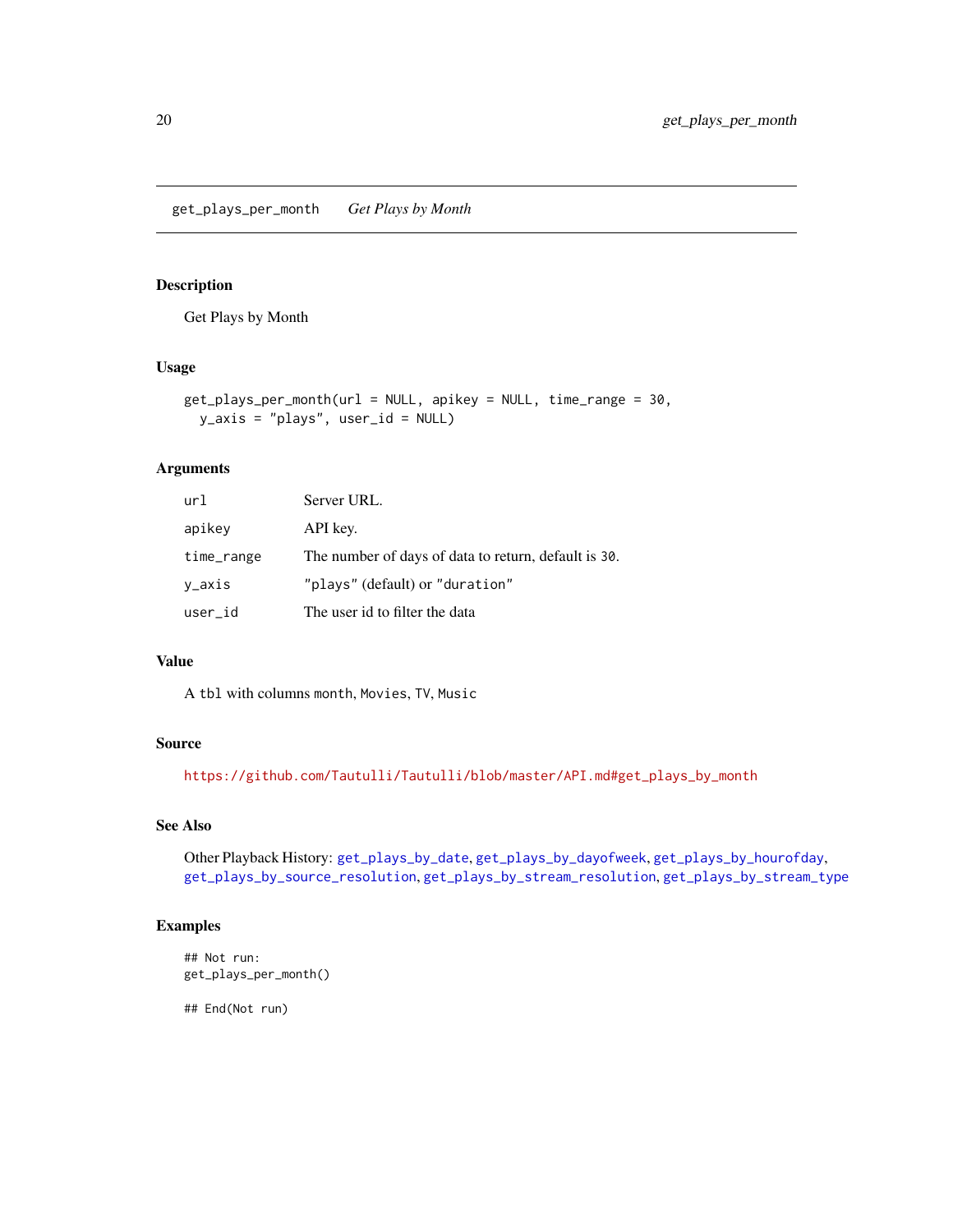<span id="page-20-0"></span>get\_pms\_update *Check for PMS Updates*

#### Description

Check for PMS Updates

#### Usage

get\_pms\_update(url = NULL, apikey = NULL)

## Arguments

| url    | Server URL. |
|--------|-------------|
| apikey | API key.    |

## Value

A list containing update information

# Examples

```
## Not run:
get_pms_update()
```
## End(Not run)

get\_recently\_added *Get Recently Added Media Items*

## Description

Get Recently Added Media Items

## Usage

```
get_recently_added(url = NULL, apikey = NULL, count = 10,
  section_id = NULL, start = NULL)
```
#### Arguments

| url        | Server URL.                                            |
|------------|--------------------------------------------------------|
| apikey     | API key.                                               |
| count      | The number of items to return, default is 10.          |
| section_id | Optional. The id of the Plex library section, e.g. '1" |
| start      | Optional. The item number to start at, e.g. 0          |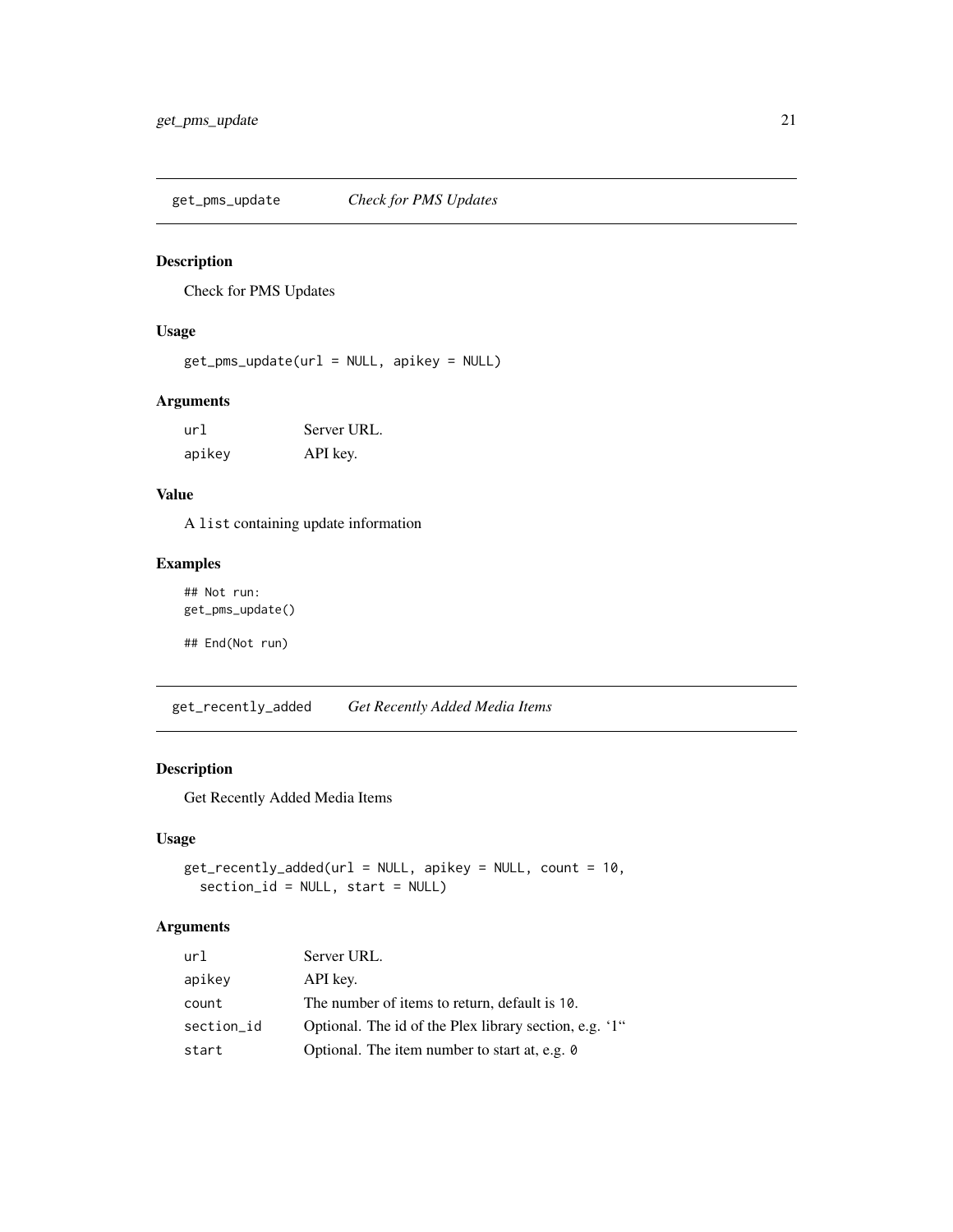<span id="page-21-0"></span>A tbl with count rows and 18 columns.

#### Source

[https://github.com/Tautulli/Tautulli/blob/master/API.md#get\\_recently\\_added](https://github.com/Tautulli/Tautulli/blob/master/API.md#get_recently_added)

#### Examples

```
## Not run:
get_recently_added(section_id = 1)
```
## End(Not run)

<span id="page-21-1"></span>get\_servers\_info *Get Server Information*

#### Description

Get Server Information

#### Usage

get\_servers\_info(url = NULL, apikey = NULL)

# Arguments

| url    | Server URL. |
|--------|-------------|
| apikey | API key.    |

#### Value

A tbl with 5 columns minimum.

## Source

[https://github.com/Tautulli/Tautulli/blob/master/API.md#get\\_servers\\_info](https://github.com/Tautulli/Tautulli/blob/master/API.md#get_servers_info)

#### See Also

Other Server Information: [get\\_server\\_friendly\\_name](#page-22-1), [get\\_server\\_identity](#page-24-1), [get\\_server\\_id](#page-23-1), [get\\_server\\_list](#page-24-2)

#### Examples

```
## Not run:
get_servers_info()
```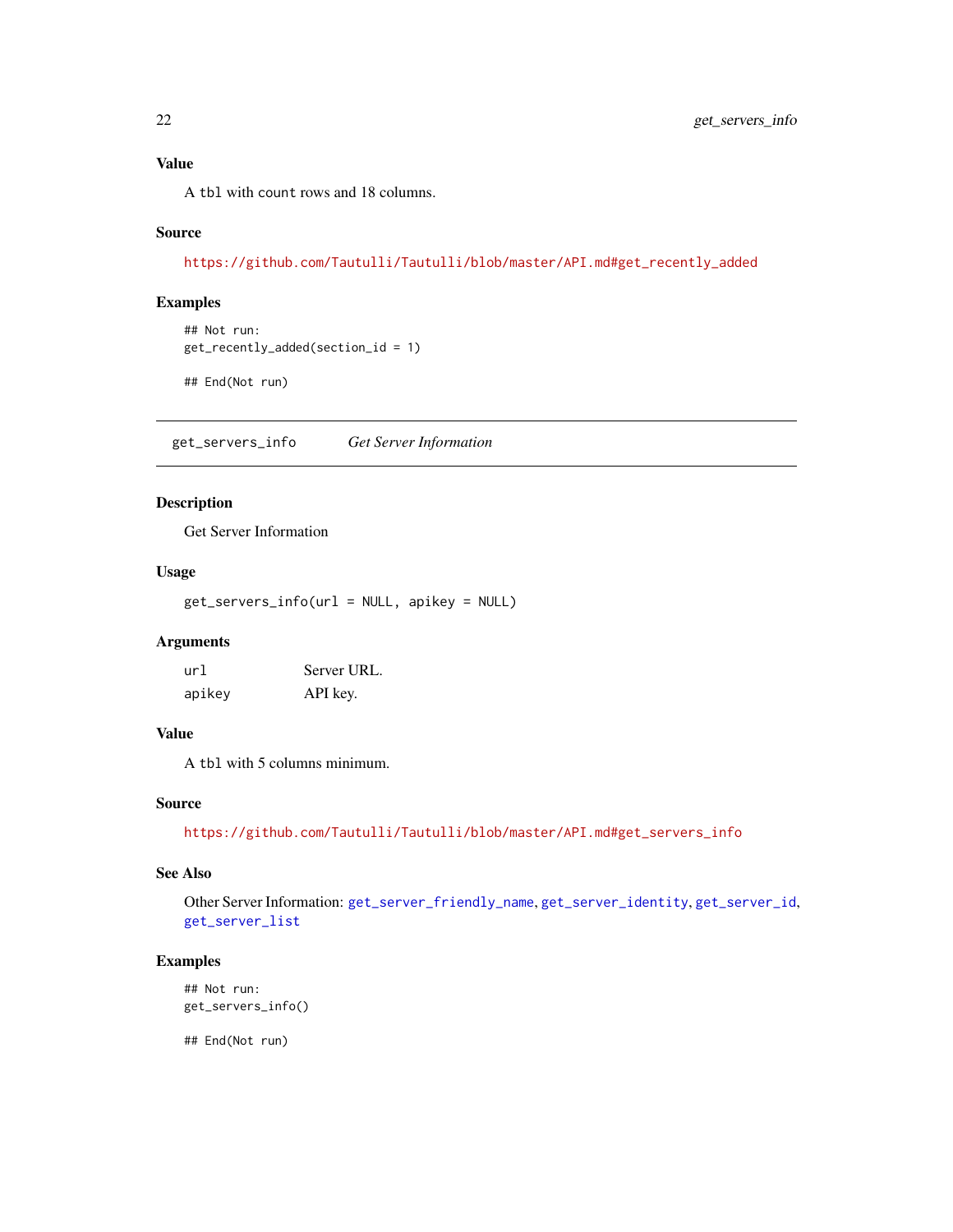<span id="page-22-1"></span><span id="page-22-0"></span>get\_server\_friendly\_name

*Get Server Friendly Name*

## Description

Get Server Friendly Name

#### Usage

```
get_server_friendly_name(url = NULL, apikey = NULL)
```
# Arguments

| url    | Server URL. |
|--------|-------------|
| apikey | API key.    |

#### Value

A tbl with 8 columns minimum with one row per server.

# Source

[https://github.com/Tautulli/Tautulli/blob/master/API.md#get\\_server\\_friendly\\_name](https://github.com/Tautulli/Tautulli/blob/master/API.md#get_server_friendly_name)

# See Also

Other Server Information: [get\\_server\\_identity](#page-24-1), [get\\_server\\_id](#page-23-1), [get\\_server\\_list](#page-24-2), [get\\_servers\\_info](#page-21-1)

# Examples

```
## Not run:
get_server_friendly_name()
```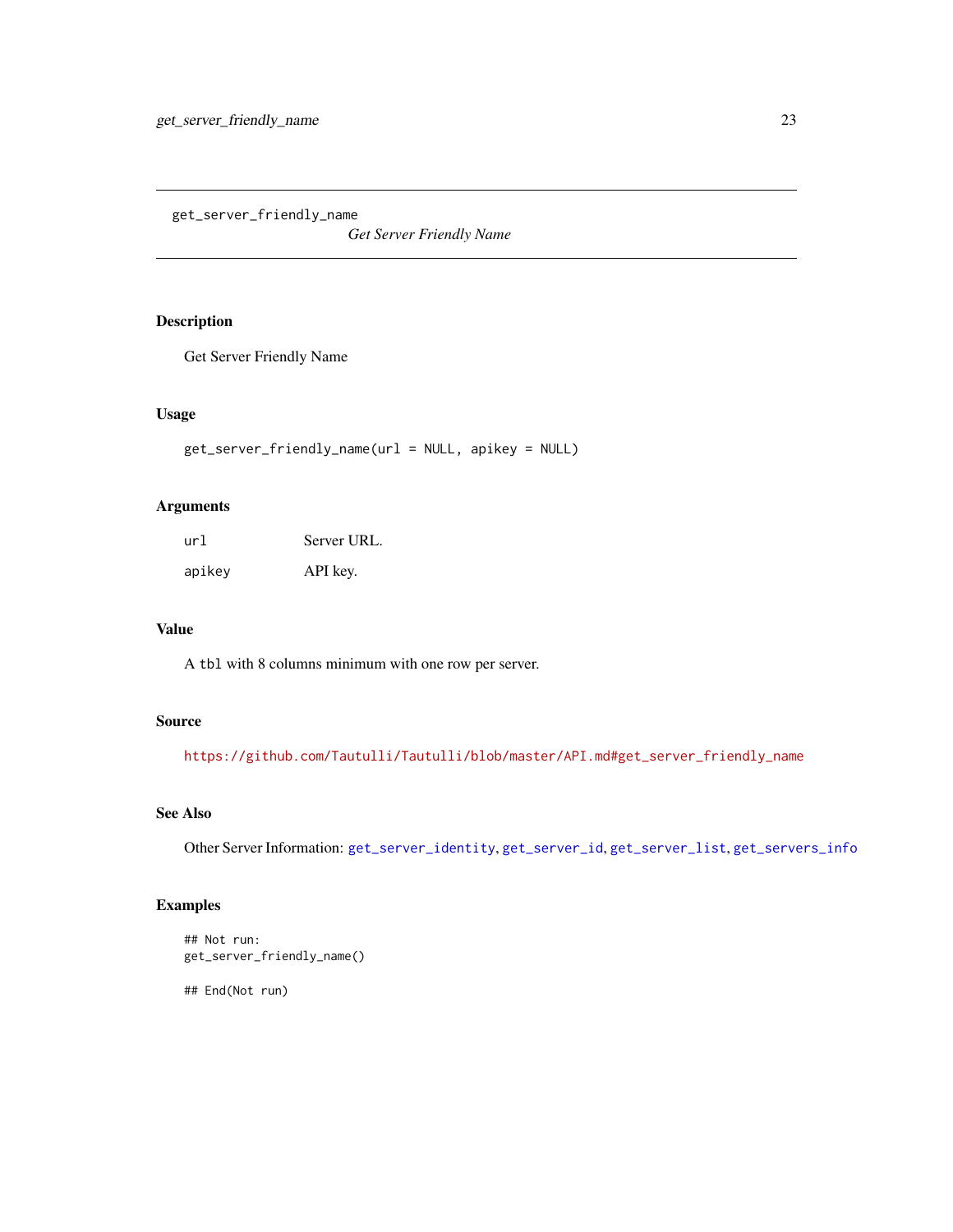<span id="page-23-1"></span><span id="page-23-0"></span>get\_server\_id *Get Server ID*

# Description

Get Server ID

# Usage

```
get_server_id(url = NULL, apikey = NULL, hostname, port = 32400,
  remote = 0, ssl = 0)
```
# Arguments

| url         | Server URL.                       |
|-------------|-----------------------------------|
| apikey      | API key.                          |
| hostname    | THe hostname                      |
| port        | The server port, default is 32400 |
| ssl, remote | Optional, 0 for no, 1 for yes     |

#### Value

A tbl with 8 columns minimum with one row per server.

#### Source

[https://github.com/Tautulli/Tautulli/blob/master/API.md#get\\_server\\_id](https://github.com/Tautulli/Tautulli/blob/master/API.md#get_server_id)

#### See Also

Other Server Information: [get\\_server\\_friendly\\_name](#page-22-1), [get\\_server\\_identity](#page-24-1), [get\\_server\\_list](#page-24-2), [get\\_servers\\_info](#page-21-1)

# Examples

## Not run: get\_server\_id()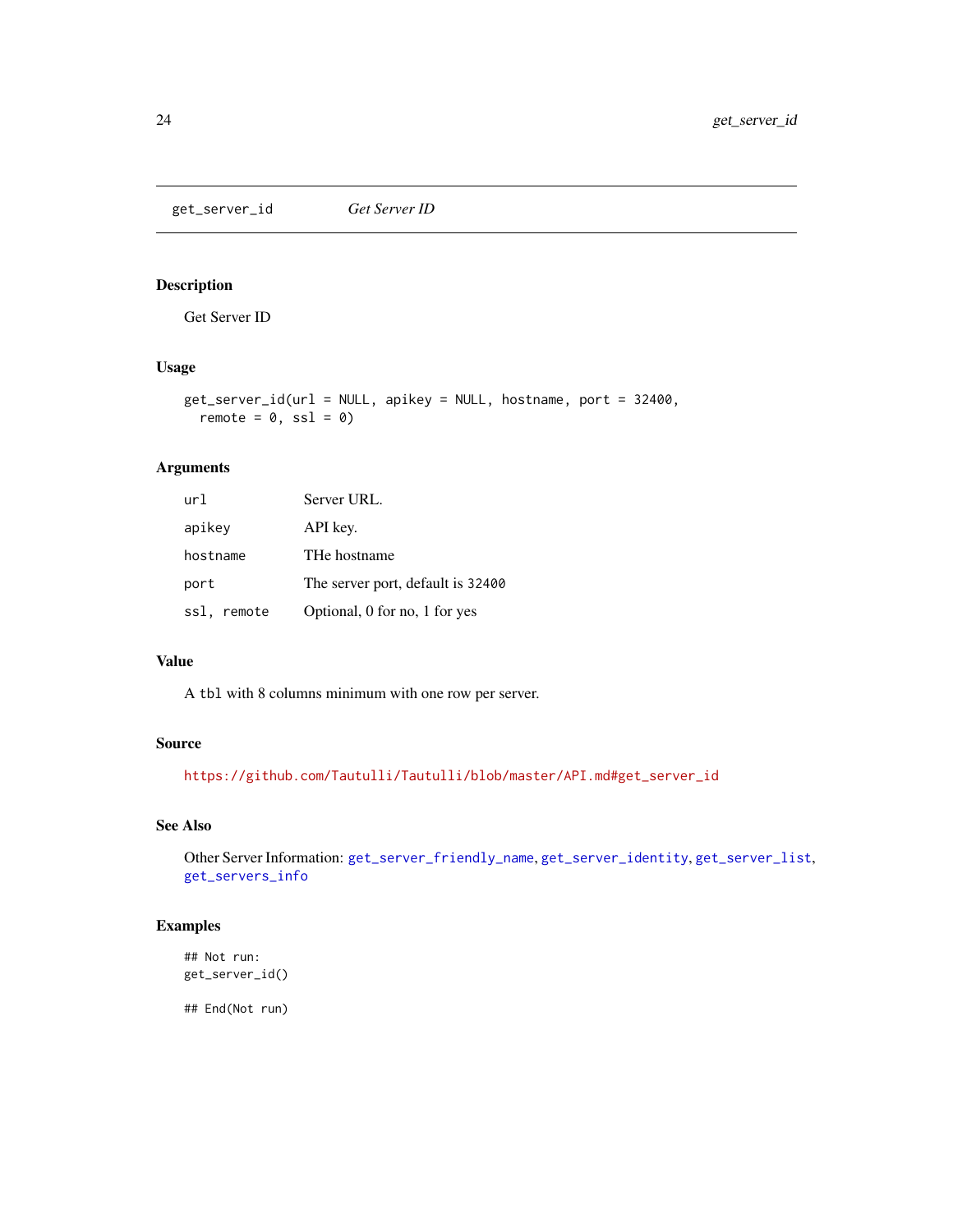<span id="page-24-1"></span><span id="page-24-0"></span>get\_server\_identity *Get Server Identity*

## Description

Get Server Identity

## Usage

get\_server\_identity(url = NULL, apikey = NULL)

#### Arguments

| url    | Server URL. |
|--------|-------------|
| apikey | API key.    |

## Value

A tbl with 2 columns.

## Source

[https://github.com/Tautulli/Tautulli/blob/master/API.md#get\\_servers\\_identity](https://github.com/Tautulli/Tautulli/blob/master/API.md#get_servers_identity)

# See Also

Other Server Information: [get\\_server\\_friendly\\_name](#page-22-1), [get\\_server\\_id](#page-23-1), [get\\_server\\_list](#page-24-2), [get\\_servers\\_info](#page-21-1)

## Examples

```
## Not run:
get_server_identity()
```
## End(Not run)

<span id="page-24-2"></span>get\_server\_list *Get Server List*

# Description

Get Server List

#### Usage

```
get_server_list(url = NULL, apikey = NULL)
```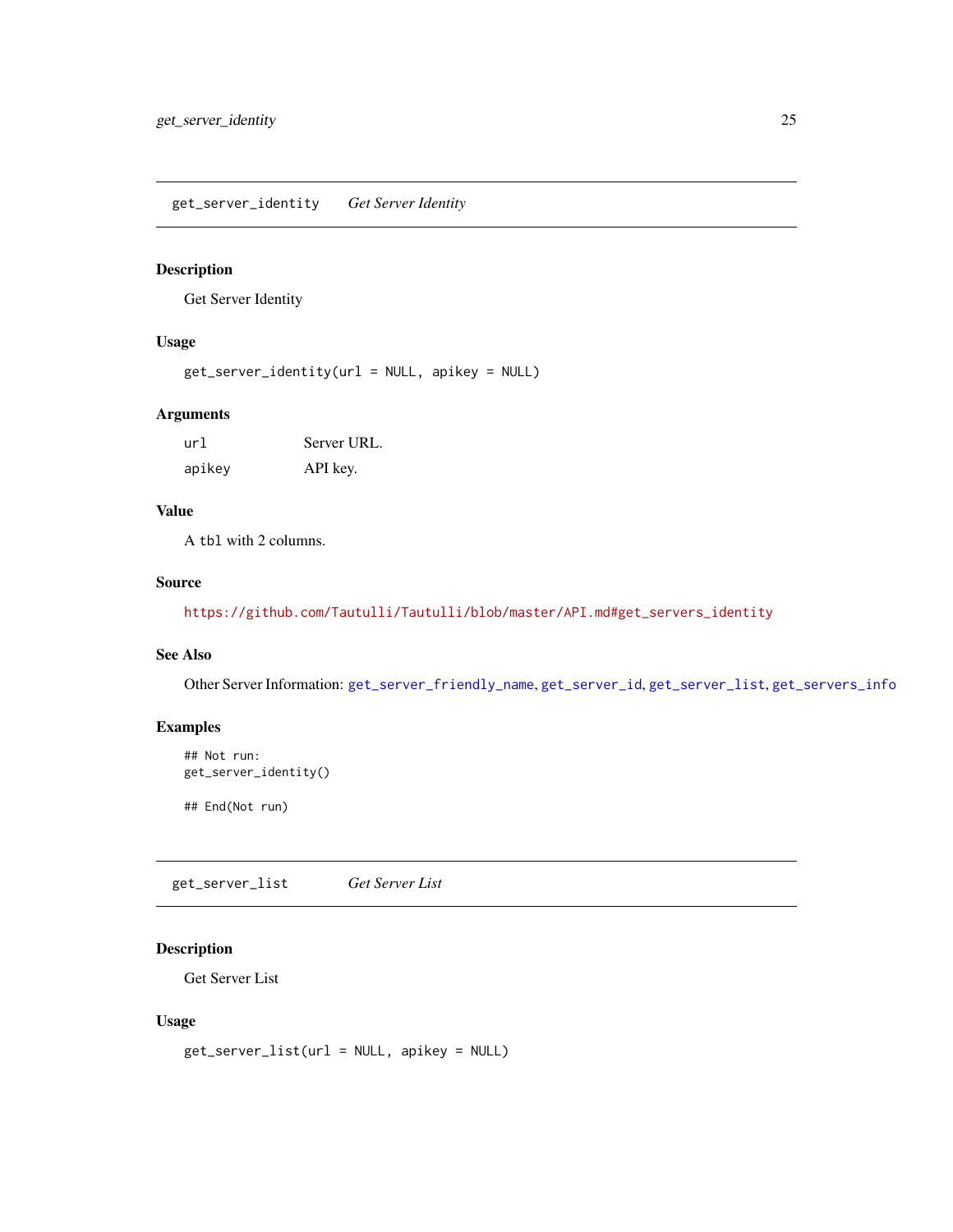#### Arguments

| url    | Server URL. |
|--------|-------------|
| apikey | API key.    |

#### Value

A tbl with 8 columns minimum with one row per server.

# Source

```
https://github.com/Tautulli/Tautulli/blob/master/API.md#get_server_list
```
# See Also

Other Server Information: [get\\_server\\_friendly\\_name](#page-22-1), [get\\_server\\_identity](#page-24-1), [get\\_server\\_id](#page-23-1), [get\\_servers\\_info](#page-21-1)

## Examples

## Not run: get\_server\_list()

## End(Not run)

get\_stream\_type\_by\_top\_10\_platforms *Get Stream Type by Top 10 Platforms*

# Description

Get Stream Type by Top 10 Platforms

#### Usage

```
get_stream_type_by_top_10_platforms(url = NULL, apikey = NULL,
  time_range = 30, y_axis = "plays", user_id = NULL)
```
## Arguments

| url        | Server URL.                                          |
|------------|------------------------------------------------------|
| apikey     | API key.                                             |
| time_range | The number of days of data to return, default is 30. |
| v_axis     | "plays" (default) or "duration"                      |
| user_id    | The user id to filter the data                       |

<span id="page-25-0"></span>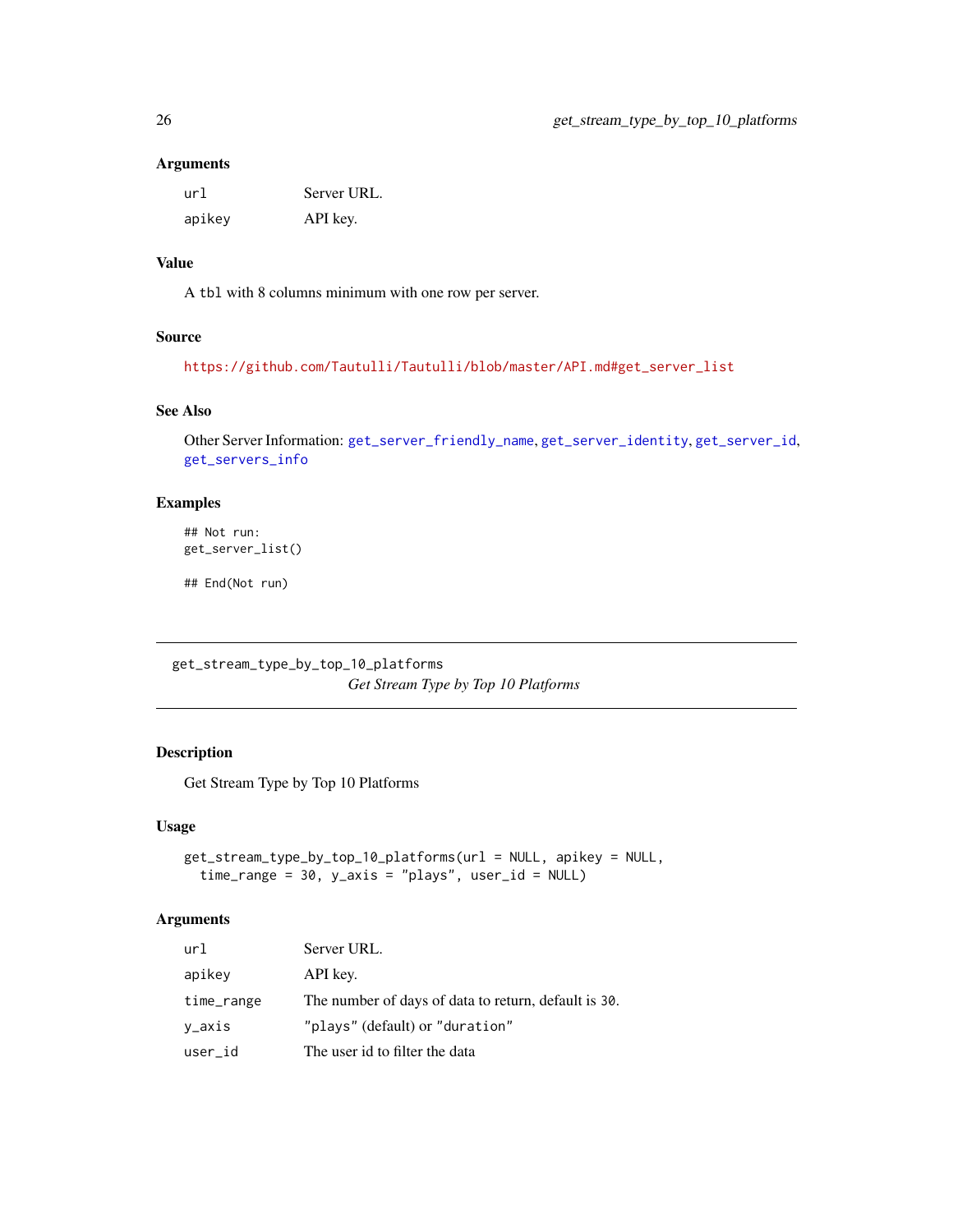# <span id="page-26-0"></span>Value

A tbl with columns platform, Direct\_Play, Direct\_Stream, Transcode.

#### Source

[https://github.com/Tautulli/Tautulli/blob/master/API.md#get\\_stream\\_type\\_by\\_top\\_1](https://github.com/Tautulli/Tautulli/blob/master/API.md#get_stream_type_by_top_10_platforms)0\_ [platforms](https://github.com/Tautulli/Tautulli/blob/master/API.md#get_stream_type_by_top_10_platforms)

## Examples

```
## Not run:
get_stream_type_by_top_10_platforms()
```
## End(Not run)

get\_stream\_type\_by\_top\_10\_users *Get Stream Type by Top 10 Users*

#### Description

Get Stream Type by Top 10 Users

## Usage

```
get_stream_type_by_top_10_users(url = NULL, apikey = NULL,
  time_range = 30, y_axis = "plays", user_id = NULL)
```
#### Arguments

| url        | Server URL.                                          |
|------------|------------------------------------------------------|
| apikey     | API key.                                             |
| time_range | The number of days of data to return, default is 30. |
| y_axis     | "plays" (default) or "duration"                      |
| user_id    | The user id to filter the data                       |

# Value

A tbl with columns user, Direct\_Play, Direct\_Stream, Transcode.

#### Source

```
https://github.com/Tautulli/Tautulli/blob/master/API.md#get_stream_type_by_top_10_
users
```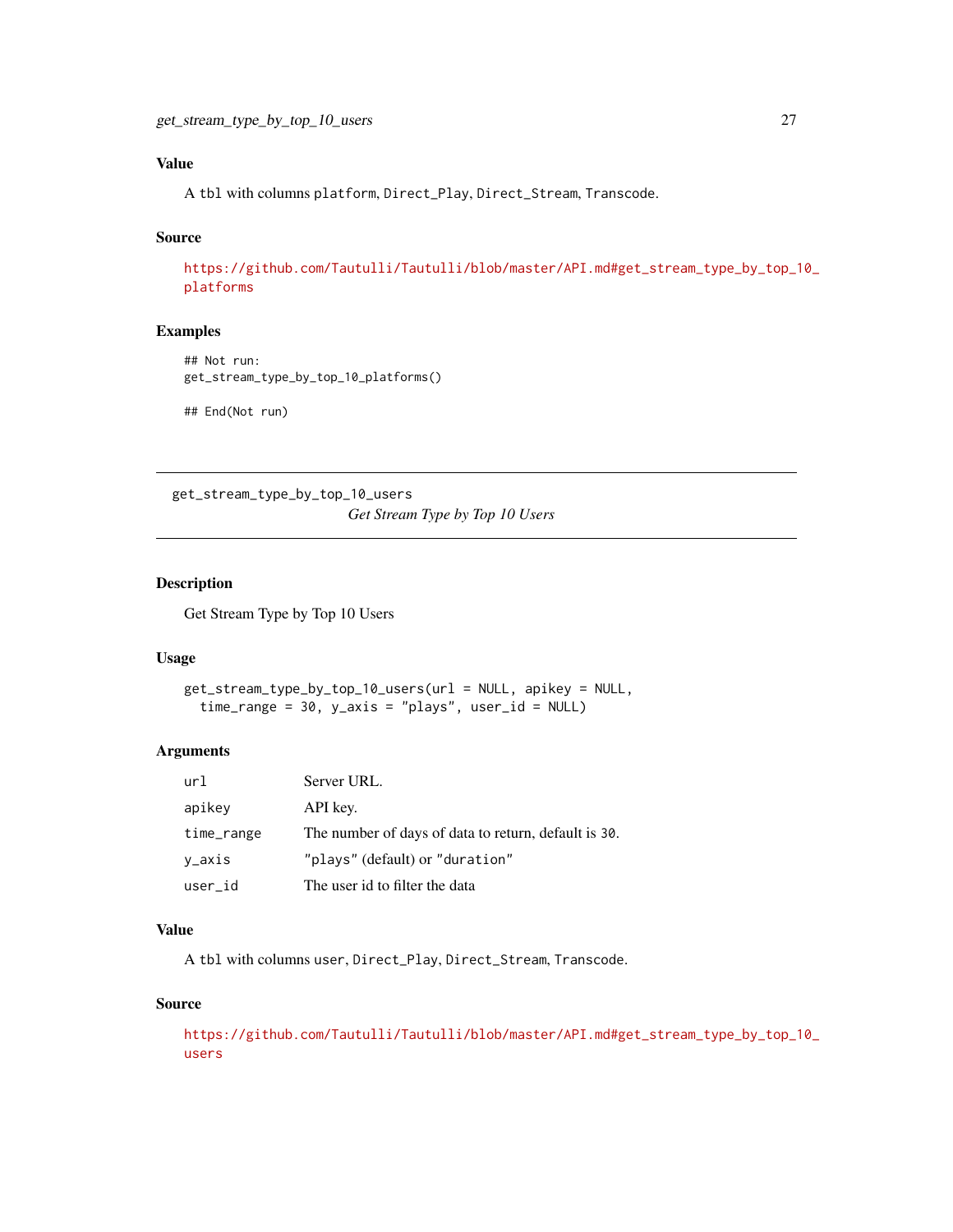# Examples

```
## Not run:
get_stream_type_by_top_10_users()
## End(Not run)
```
get\_users *Get Users*

# Description

Get Users

# Usage

get\_users(url = NULL, apikey = NULL)

## Arguments

| url    | Server URL. |
|--------|-------------|
| apikey | API key.    |

# Value

A tbl

#### Source

[https://github.com/Tautulli/Tautulli/blob/master/API.md#get\\_users](https://github.com/Tautulli/Tautulli/blob/master/API.md#get_users)

# Examples

## Not run: get\_users()

<span id="page-27-0"></span>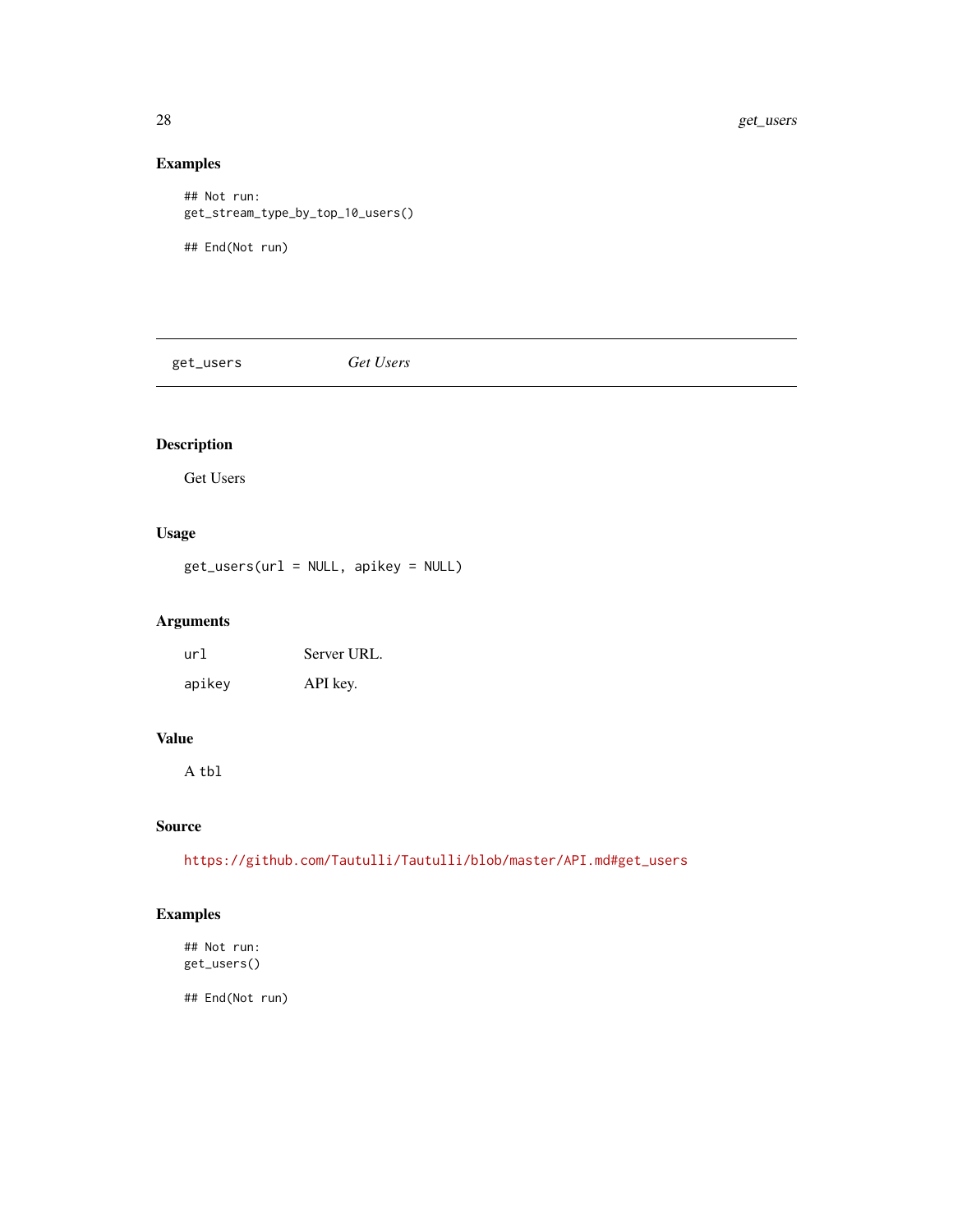## <span id="page-28-0"></span>Description

Get a Users Table

## Usage

```
get_users_table(url = NULL, apikey = NULL, order_column = NULL,
 order_dir = "desc", start = 0, length = 50, search = NULL)
```
## Arguments

| url          | Server URL.                                                                                                           |
|--------------|-----------------------------------------------------------------------------------------------------------------------|
| apikey       | API key.                                                                                                              |
| order_column | "user_thumb", "friendly_name", "last_seen", "ip_address", "platform", "player",<br>"last_played", "plays", "duration" |
| order_dir    | "desc" (default) or "asc"                                                                                             |
| start        | Row to start from, default is 0                                                                                       |
| length       | Number of items to return, default is 50.                                                                             |
| search       | A string to search for                                                                                                |

# Value

A tbl

## Source

[https://github.com/Tautulli/Tautulli/blob/master/API.md#get\\_users\\_table](https://github.com/Tautulli/Tautulli/blob/master/API.md#get_users_table)

## Examples

```
## Not run:
get_users_table()
```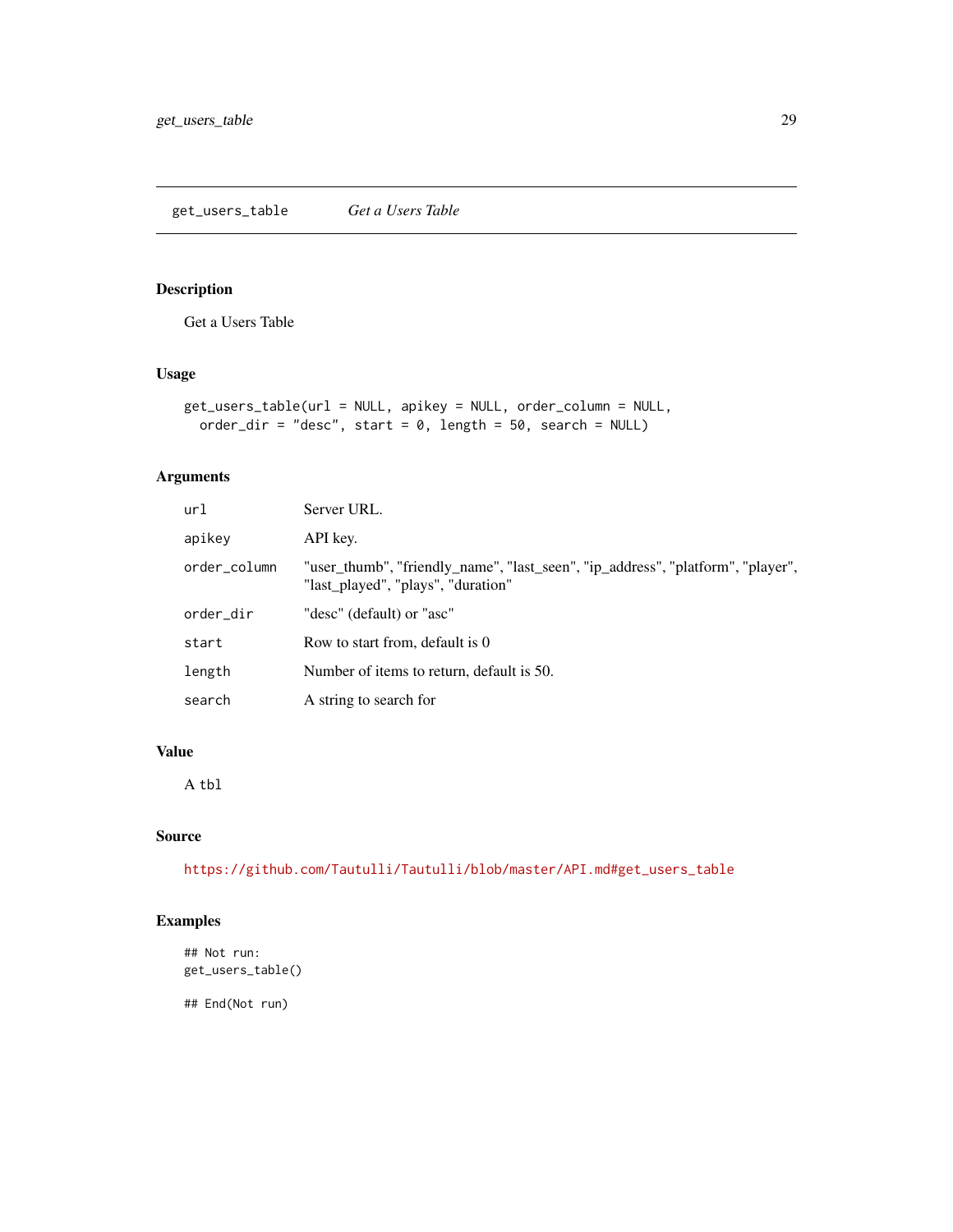<span id="page-29-0"></span>get\_user\_ips *Get User IPs*

# Description

Get User IPs

## Usage

```
get_user_ips(url = NULL, apikey = NULL, user_id, order_column = NULL,
 order_dir = "desc", start = 0, length = 50, search = NULL)
```
## Arguments

| url          | Server URL.                                                                                                           |
|--------------|-----------------------------------------------------------------------------------------------------------------------|
| apikey       | API key.                                                                                                              |
| user id      | The user id of the user.                                                                                              |
| order_column | "user_thumb", "friendly_name", "last_seen", "ip_address", "platform", "player",<br>"last played", "plays", "duration" |
| order_dir    | "desc" (default) or "asc"                                                                                             |
| start        | Row to start from, default is 0                                                                                       |
| length       | Number of items to return, default is 50.                                                                             |
| search       | A string to search for                                                                                                |

# Value

A tbl

## Source

[https://github.com/Tautulli/Tautulli/blob/master/API.md#get\\_user\\_ips](https://github.com/Tautulli/Tautulli/blob/master/API.md#get_user_ips)

# Examples

```
## Not run:
get_user_ips(user_id = 192023)
```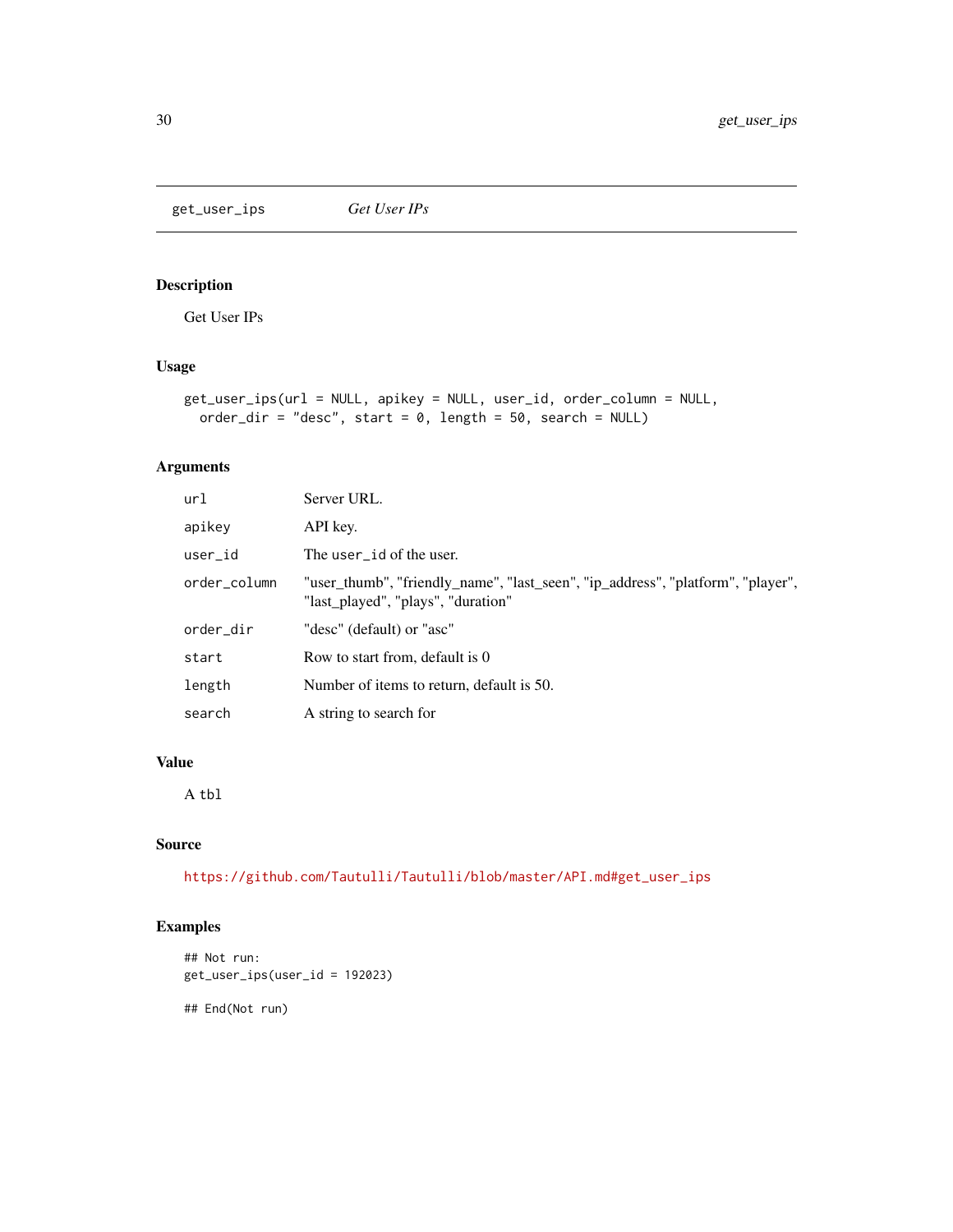# <span id="page-30-0"></span>Description

Get User Logins

# Usage

```
get_user_logins(url = NULL, apikey = NULL, user_id, order_column = NULL,
 order_dir = "desc", start = 0, length = 50, search = NULL)
```
## Arguments

| url          | Server URL.                                                                                                           |
|--------------|-----------------------------------------------------------------------------------------------------------------------|
| apikey       | API key.                                                                                                              |
| user id      | The user_id of the user.                                                                                              |
| order_column | "user_thumb", "friendly_name", "last_seen", "ip_address", "platform", "player",<br>"last played", "plays", "duration" |
| order_dir    | "desc" (default) or "asc"                                                                                             |
| start        | Row to start from, default is 0                                                                                       |
| length       | Number of items to return, default is 50.                                                                             |
| search       | A string to search for                                                                                                |

# Value

A tbl

## Source

[https://github.com/Tautulli/Tautulli/blob/master/API.md#get\\_user\\_logins](https://github.com/Tautulli/Tautulli/blob/master/API.md#get_user_logins)

# Examples

```
## Not run:
get_user_logins(user_id = 192023)
```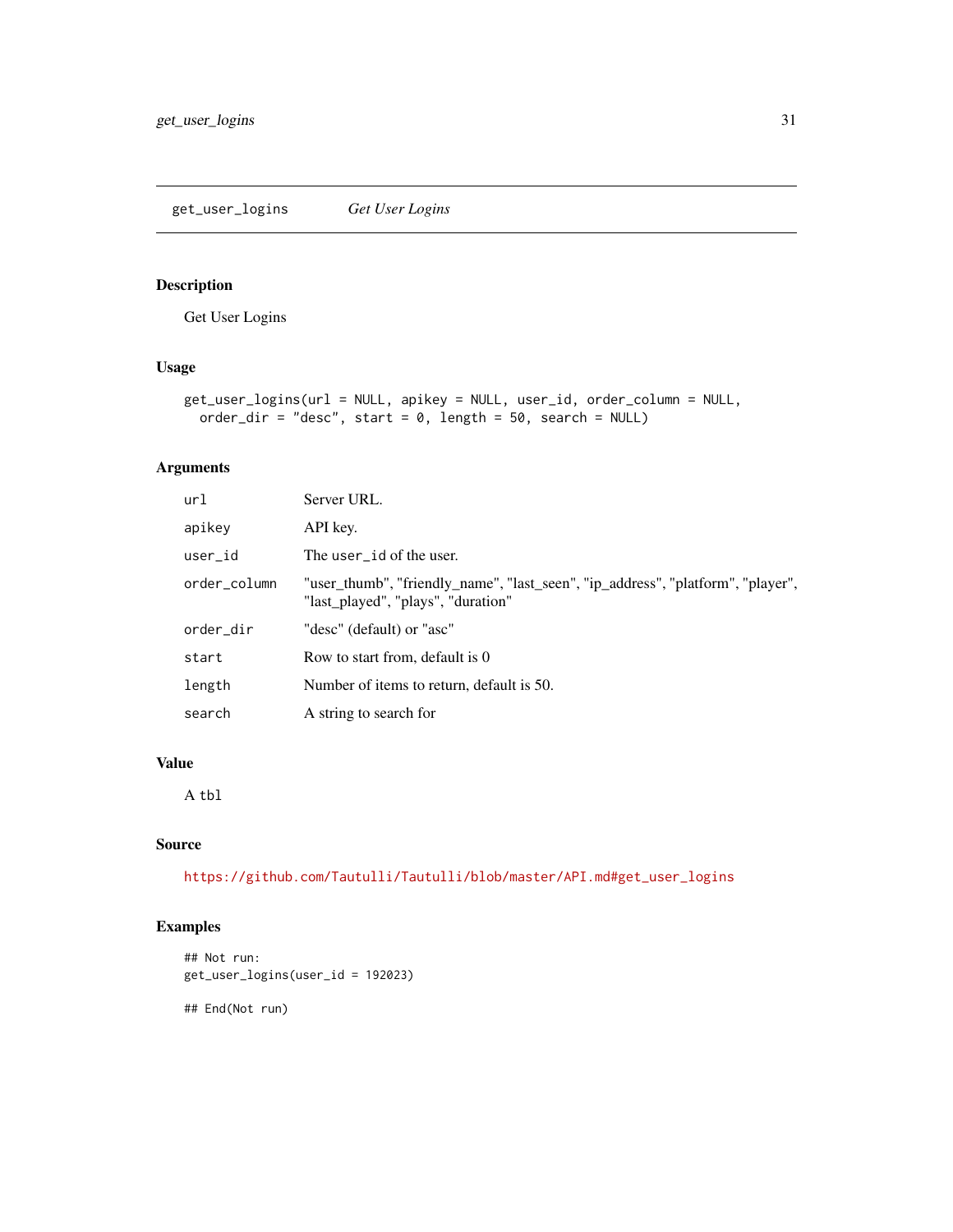<span id="page-31-1"></span><span id="page-31-0"></span>get\_user\_names *Get User Names and IDs*

#### Description

Get User Names and IDs

# Usage

```
get_user_names(url = NULL, apikey = NULL, add_pseudonym = FALSE)
```
## Arguments

| url    | Server URL.                                                              |
|--------|--------------------------------------------------------------------------|
| apikey | API key.                                                                 |
|        | add_pseudonym Set to TRUE if you want to pseudonymize your user's names. |

# Value

A tbl

# Source

[https://github.com/Tautulli/Tautulli/blob/master/API.md#get\\_user\\_names](https://github.com/Tautulli/Tautulli/blob/master/API.md#get_user_names)

## Examples

## Not run: get\_user\_names()

## End(Not run)

get\_user\_player\_stats *Get a Single User's Player Stats*

#### Description

Get a Single User's Player Stats

#### Usage

```
get_user_player_stats(url = NULL, apikey = NULL, user_id)
```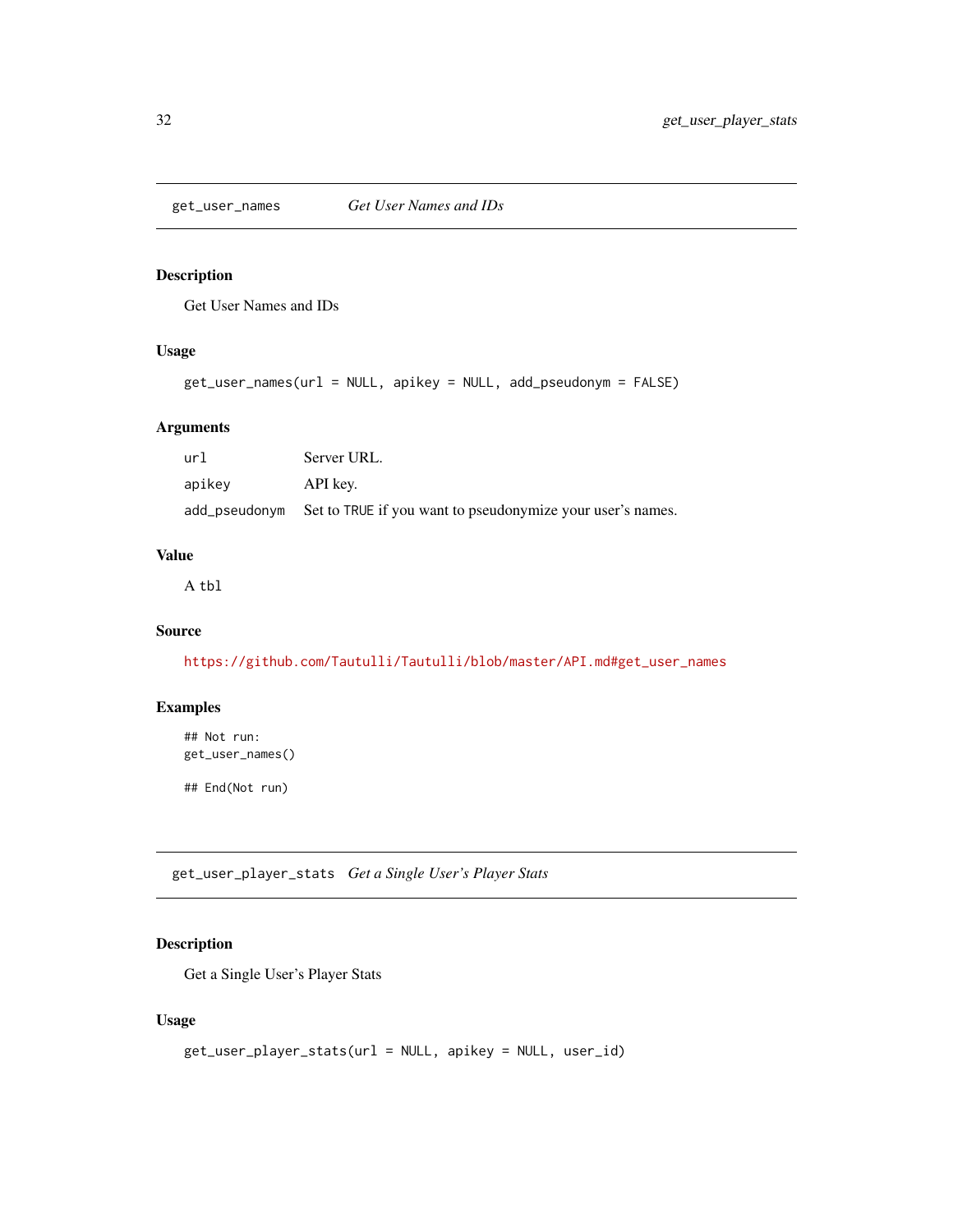#### <span id="page-32-0"></span>Arguments

| url     | Server URL.                                               |
|---------|-----------------------------------------------------------|
| apikey  | API key.                                                  |
| user id | The numeric user_id. Can be retrieved via get_user_names. |

# Value

A tbl

# Source

[https://github.com/Tautulli/Tautulli/blob/master/API.md#get\\_user\\_player\\_stats](https://github.com/Tautulli/Tautulli/blob/master/API.md#get_user_player_stats)

## Examples

```
## Not run:
get_user_player_stats(user_id = 1352909)
```
## End(Not run)

get\_user\_watch\_time\_stats

*Get a Single User's Player Stats*

#### Description

Get a Single User's Player Stats

#### Usage

```
get_user_watch_time_stats(url = NULL, apikey = NULL, user_id)
```
#### Arguments

| url     | Server URL.                                               |
|---------|-----------------------------------------------------------|
| apikey  | API key.                                                  |
| user id | The numeric user_id. Can be retrieved via get_user_names. |

#### Value

A tbl

#### Source

[https://github.com/Tautulli/Tautulli/blob/master/API.md#get\\_user\\_watch\\_time\\_stats](https://github.com/Tautulli/Tautulli/blob/master/API.md#get_user_watch_time_stats)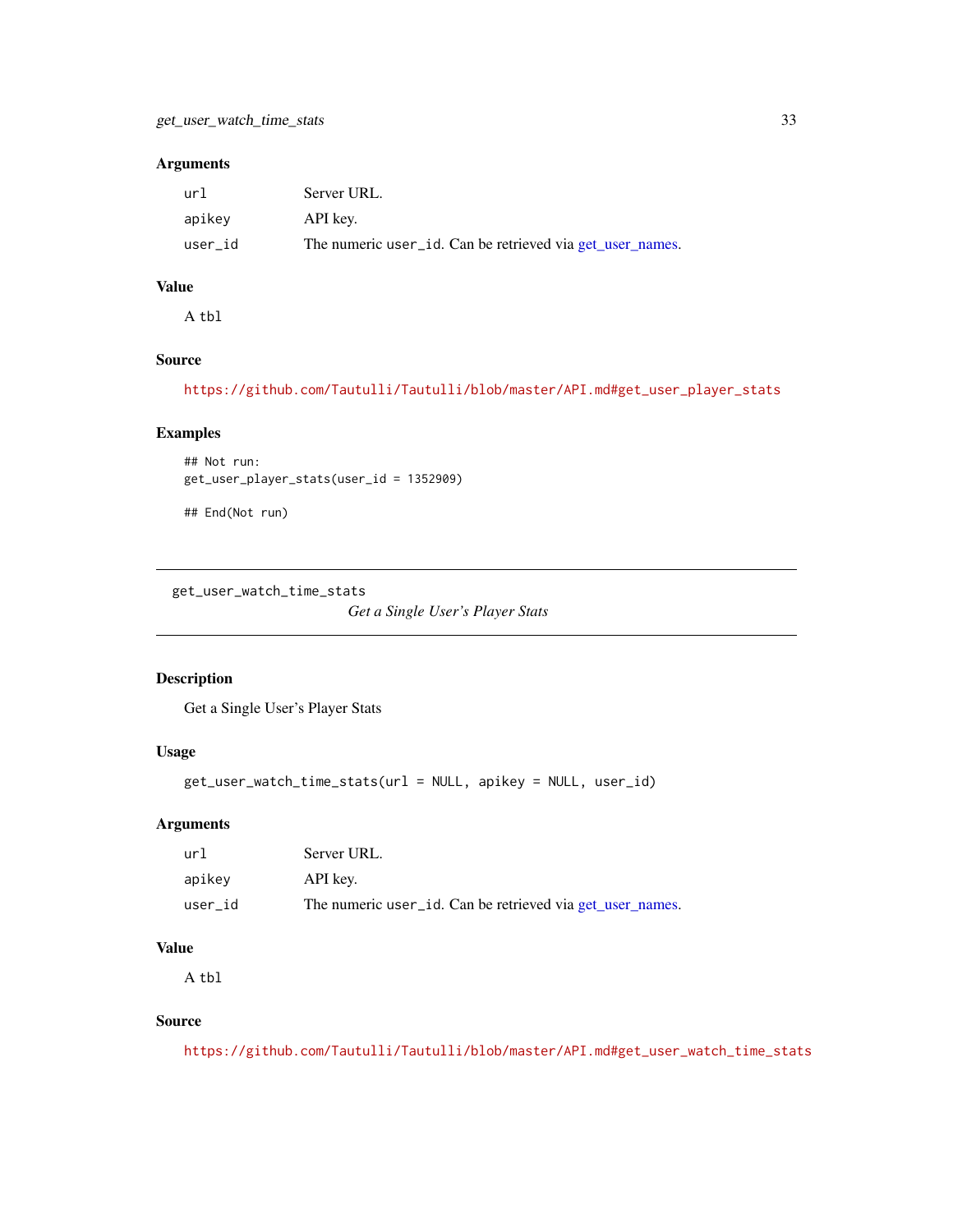#### Examples

```
## Not run:
get_user_watch_time_stats(user_id = 1352909)
```
## End(Not run)

search\_server *Search for Media Items*

# Description

Search for Media Items

## Usage

```
search_server(url = NULL, apikey = NULL, query, limit = 10)
```
## Arguments

| url    | Server URL.                                                         |
|--------|---------------------------------------------------------------------|
| apikev | API key.                                                            |
| query  | The query string to search for                                      |
| limit  | The maximum number of items to return per media type, default is 10 |

#### Value

A list with each type of media

#### Note

I would have named the function search, but you know, base::search.

# Source

<https://github.com/Tautulli/Tautulli/blob/master/API.md#search>

## Examples

```
## Not run:
search_server(query = "game of Thrones", limit = 1)
## End(Not run)
```
<span id="page-33-0"></span>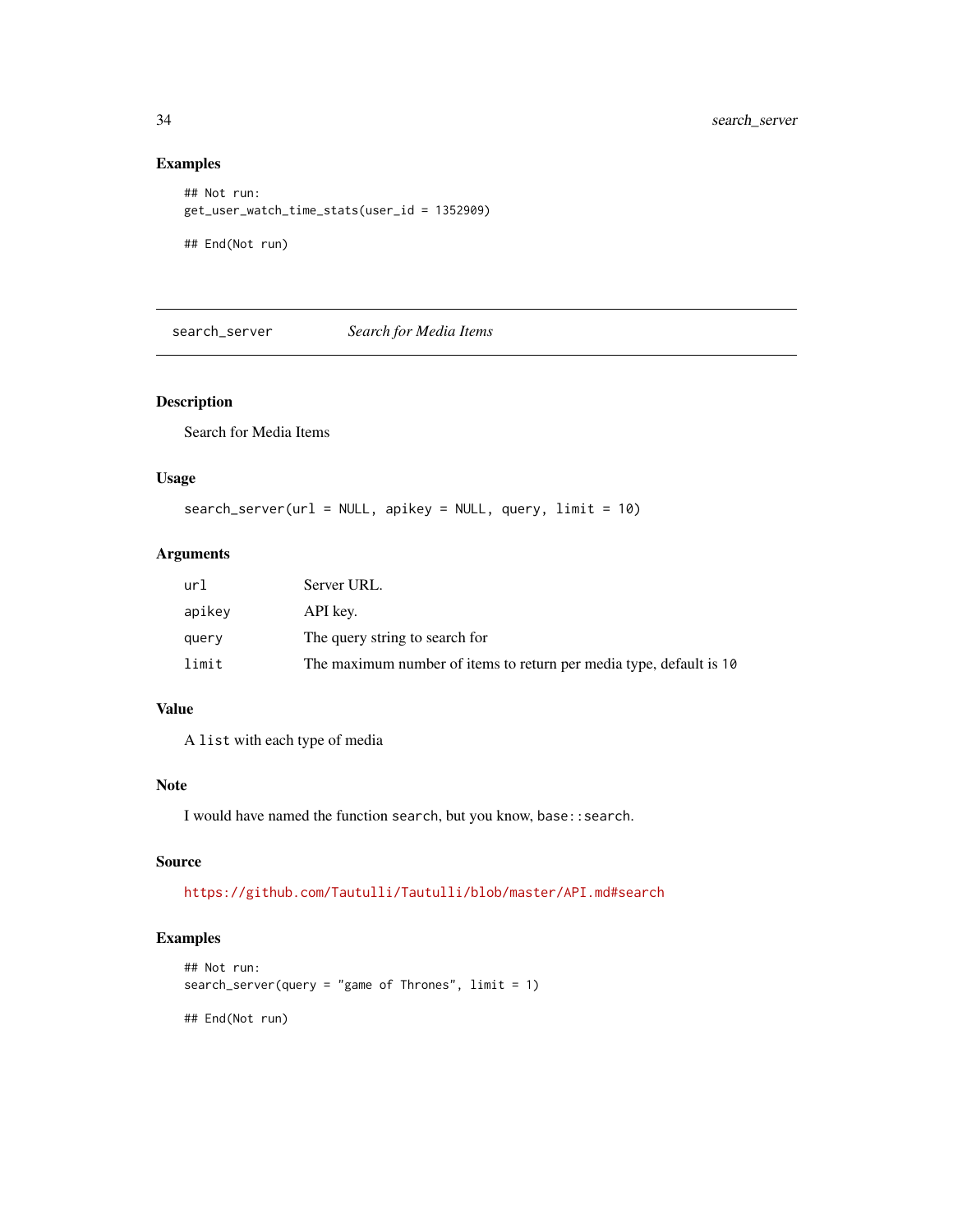<span id="page-34-0"></span>

## Description

Check for Tautulli Updates

#### Usage

 $update\_check(url = NULL, apikey = NULL)$ 

## Arguments

| url    | Server URL. |
|--------|-------------|
| apikev | API key.    |

## Value

Invisibly TRUE when an update is available, FALSE when no update is available.

#### Source

[https://github.com/Tautulli/Tautulli/blob/beta/API.md#update\\_check](https://github.com/Tautulli/Tautulli/blob/beta/API.md#update_check)

# Examples

## Not run: update\_check()

## End(Not run)

update\_tautulli *Apply Tautulli Updates*

# Description

Apply Tautulli Updates

#### Usage

update\_tautulli(url = NULL, apikey = NULL)

#### Arguments

| url    | Server URL. |
|--------|-------------|
| apikey | API key.    |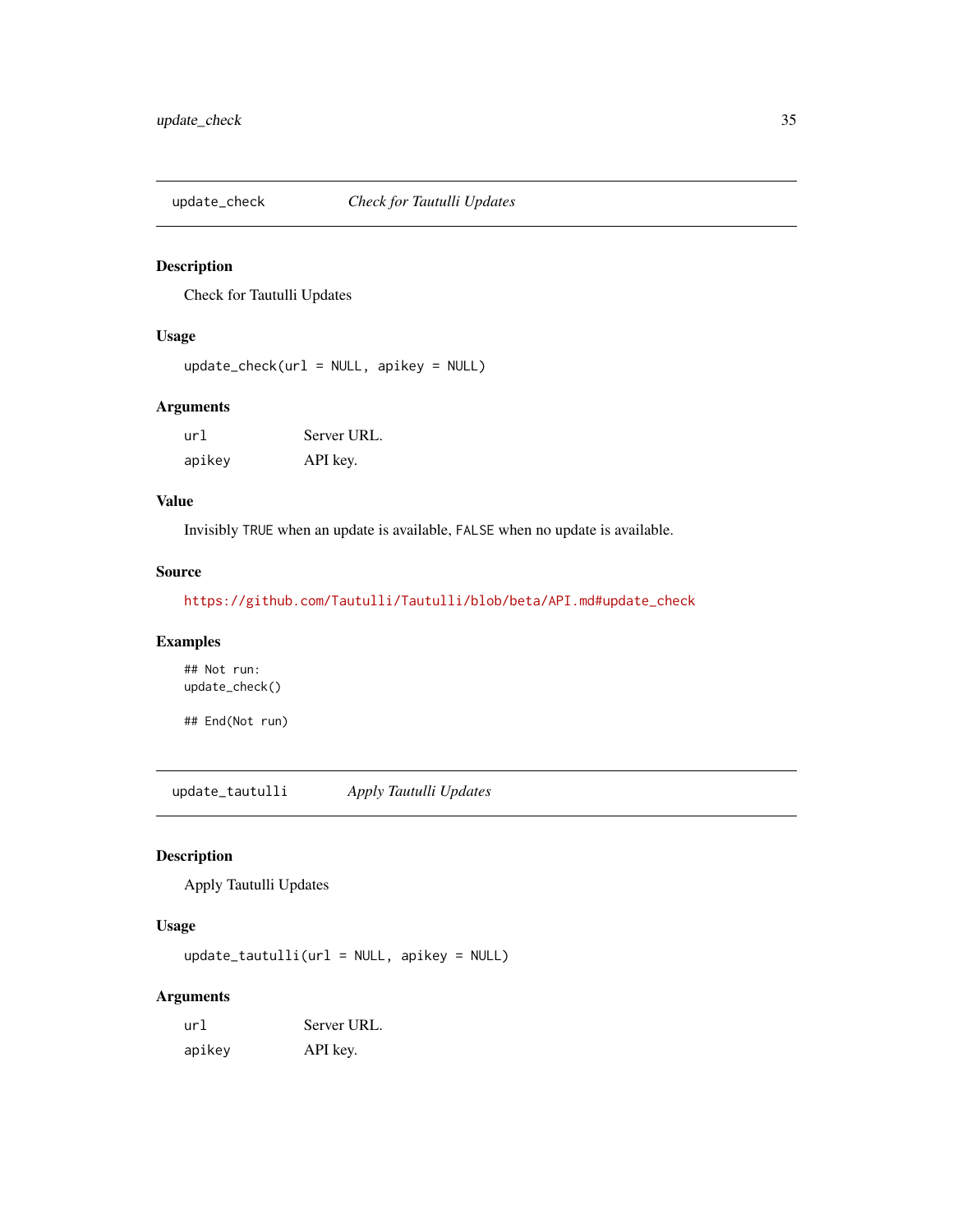#### <span id="page-35-0"></span>36 words

#### Value

Invisibly TRUE when the update is applied, FALSE when there is an issue.

#### Source

```
https://github.com/Tautulli/Tautulli/blob/beta/API.md#update
```
## Examples

## Not run: update\_tautulli()

## End(Not run)

words *Common English Words*

## Description

A subset of 283 of the 1000 most common English words. From the original list, only words longer than 5 and without apostrophes were selected.

#### Usage

words

# Format

A character of length 283 containing words.

#### Note

I should have just used stringr::words

## Source

<https://gist.github.com/deekayen/4148741/01c6252ccc5b5fb307c1bb899c95989a8a284616/>